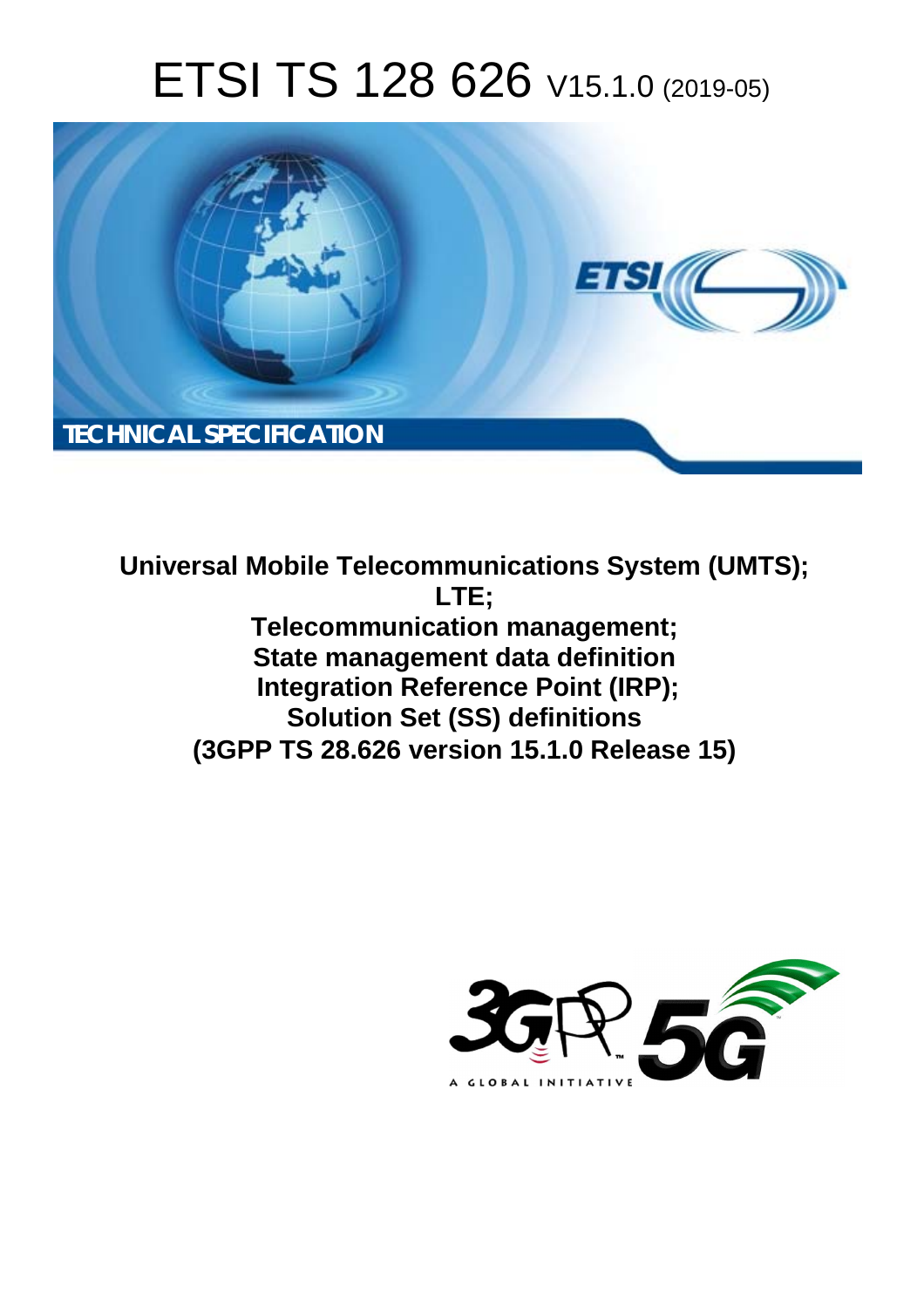Reference RTS/TSGS-0528626vf10

> Keywords LTE,UMTS

#### *ETSI*

#### 650 Route des Lucioles F-06921 Sophia Antipolis Cedex - FRANCE

Tel.: +33 4 92 94 42 00 Fax: +33 4 93 65 47 16

Siret N° 348 623 562 00017 - NAF 742 C Association à but non lucratif enregistrée à la Sous-Préfecture de Grasse (06) N° 7803/88

#### *Important notice*

The present document can be downloaded from: <http://www.etsi.org/standards-search>

The present document may be made available in electronic versions and/or in print. The content of any electronic and/or print versions of the present document shall not be modified without the prior written authorization of ETSI. In case of any existing or perceived difference in contents between such versions and/or in print, the prevailing version of an ETSI deliverable is the one made publicly available in PDF format at [www.etsi.org/deliver](http://www.etsi.org/deliver).

Users of the present document should be aware that the document may be subject to revision or change of status. Information on the current status of this and other ETSI documents is available at <https://portal.etsi.org/TB/ETSIDeliverableStatus.aspx>

If you find errors in the present document, please send your comment to one of the following services: <https://portal.etsi.org/People/CommiteeSupportStaff.aspx>

#### *Copyright Notification*

No part may be reproduced or utilized in any form or by any means, electronic or mechanical, including photocopying and microfilm except as authorized by written permission of ETSI. The content of the PDF version shall not be modified without the written authorization of ETSI. The copyright and the foregoing restriction extend to reproduction in all media.

> © ETSI 2019. All rights reserved.

**DECT**TM, **PLUGTESTS**TM, **UMTS**TM and the ETSI logo are trademarks of ETSI registered for the benefit of its Members. **3GPP**TM and **LTE**TM are trademarks of ETSI registered for the benefit of its Members and of the 3GPP Organizational Partners. **oneM2M™** logo is a trademark of ETSI registered for the benefit of its Members and of the oneM2M Partners. **GSM**® and the GSM logo are trademarks registered and owned by the GSM Association.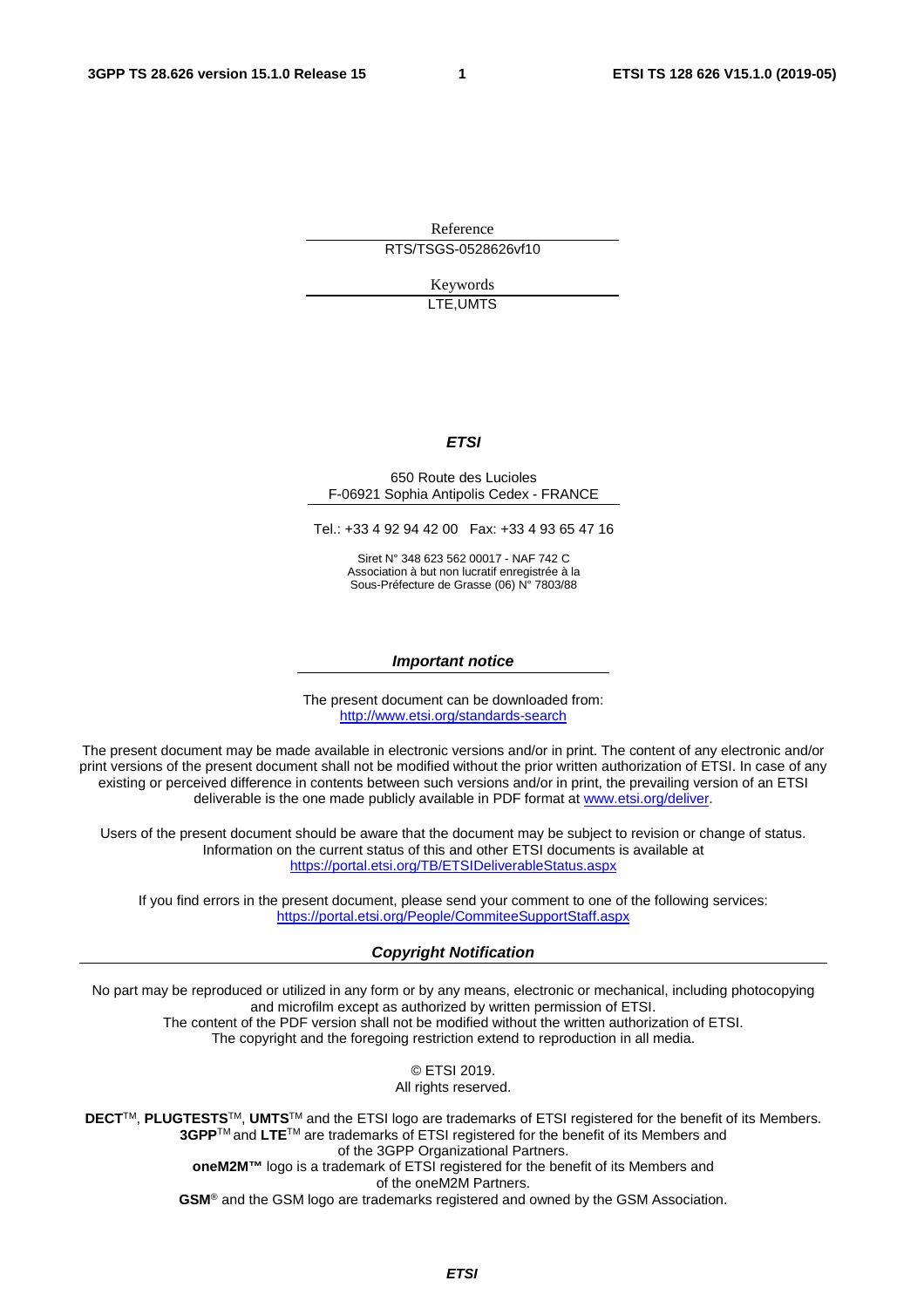#### Intellectual Property Rights

#### Essential patents

IPRs essential or potentially essential to normative deliverables may have been declared to ETSI. The information pertaining to these essential IPRs, if any, is publicly available for **ETSI members and non-members**, and can be found in ETSI SR 000 314: *"Intellectual Property Rights (IPRs); Essential, or potentially Essential, IPRs notified to ETSI in respect of ETSI standards"*, which is available from the ETSI Secretariat. Latest updates are available on the ETSI Web server ([https://ipr.etsi.org/\)](https://ipr.etsi.org/).

Pursuant to the ETSI IPR Policy, no investigation, including IPR searches, has been carried out by ETSI. No guarantee can be given as to the existence of other IPRs not referenced in ETSI SR 000 314 (or the updates on the ETSI Web server) which are, or may be, or may become, essential to the present document.

#### **Trademarks**

The present document may include trademarks and/or tradenames which are asserted and/or registered by their owners. ETSI claims no ownership of these except for any which are indicated as being the property of ETSI, and conveys no right to use or reproduce any trademark and/or tradename. Mention of those trademarks in the present document does not constitute an endorsement by ETSI of products, services or organizations associated with those trademarks.

#### Foreword

This Technical Specification (TS) has been produced by ETSI 3rd Generation Partnership Project (3GPP).

The present document may refer to technical specifications or reports using their 3GPP identities, UMTS identities or GSM identities. These should be interpreted as being references to the corresponding ETSI deliverables.

The cross reference between GSM, UMTS, 3GPP and ETSI identities can be found under [http://webapp.etsi.org/key/queryform.asp.](http://webapp.etsi.org/key/queryform.asp)

### Modal verbs terminology

In the present document "**shall**", "**shall not**", "**should**", "**should not**", "**may**", "**need not**", "**will**", "**will not**", "**can**" and "**cannot**" are to be interpreted as described in clause 3.2 of the [ETSI Drafting Rules](https://portal.etsi.org/Services/editHelp!/Howtostart/ETSIDraftingRules.aspx) (Verbal forms for the expression of provisions).

"**must**" and "**must not**" are **NOT** allowed in ETSI deliverables except when used in direct citation.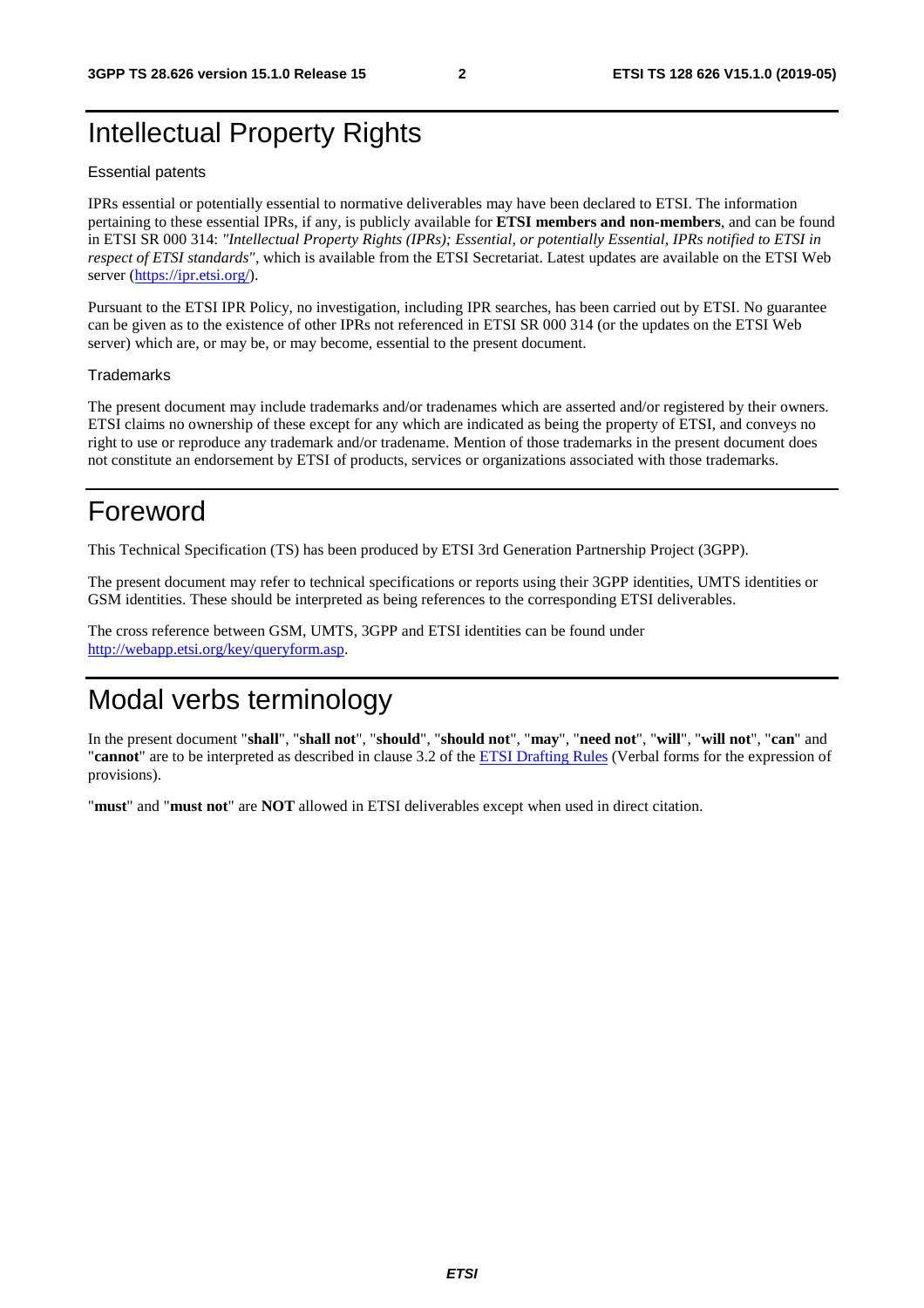$\mathbf{3}$ 

## Contents

| 1                            |                               |  |
|------------------------------|-------------------------------|--|
| 2                            |                               |  |
| 3                            |                               |  |
| 3.1                          |                               |  |
| 3.2                          |                               |  |
| 4                            |                               |  |
|                              | <b>Annex A (normative):</b>   |  |
| A.1                          |                               |  |
| A.1.1                        |                               |  |
| A.2                          |                               |  |
| A.2.1<br>A.2.2               |                               |  |
| A.3                          |                               |  |
| A.3.1                        |                               |  |
| A.3.2                        |                               |  |
| A.3.3                        |                               |  |
| A.3.4                        |                               |  |
|                              | <b>Annex B</b> (normative):   |  |
| B.0                          |                               |  |
| B.1                          |                               |  |
| B.1.0                        |                               |  |
| B.1.1                        |                               |  |
| B.2                          |                               |  |
| B.3                          |                               |  |
| <b>B.3.1</b><br><b>B.3.2</b> |                               |  |
|                              |                               |  |
|                              | <b>Annex C</b> (normative):   |  |
| C.1                          |                               |  |
| C.2                          |                               |  |
| C.2.1                        |                               |  |
| C.2.2                        |                               |  |
| C.3<br>C.3.1                 |                               |  |
| C.4                          |                               |  |
| C.4.1                        |                               |  |
| C.4.2                        |                               |  |
| C.4.3                        |                               |  |
|                              | <b>Annex D (Informative):</b> |  |
|                              |                               |  |
|                              |                               |  |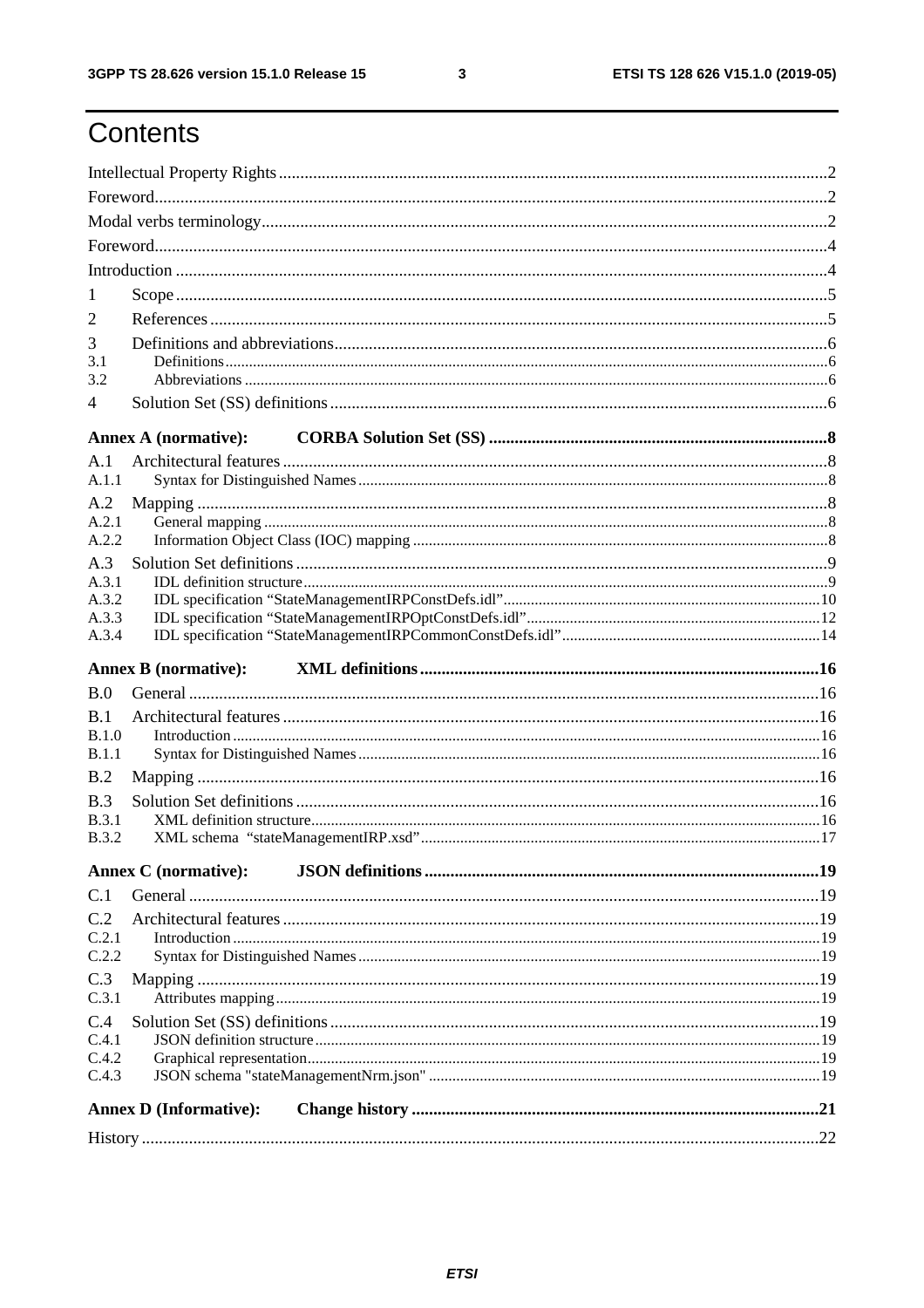### Foreword

This Technical Specification (TS) has been produced by the 3rd Generation Partnership Project (3GPP).

The contents of the present document are subject to continuing work within the TSG and may change following formal TSG approval. Should the TSG modify the contents of the present document, it will be re-released by the TSG with an identifying change of release date and an increase in version number as follows:

Version x.y.z

where:

- x the first digit:
	- 1 presented to TSG for information;
	- 2 presented to TSG for approval;
	- 3 or greater indicates TSG approved document under change control.
- y the second digit is incremented for all changes of substance, i.e. technical enhancements, corrections, updates, etc.
- z the third digit is incremented when editorial only changes have been incorporated in the document.

#### Introduction

The present document is part of a TS-family covering the 3rd Generation Partnership Project; Technical Specification Group Services and System Aspects; Telecommunication management; as identified below:

- 28.624 State Management Data Definition Integration Reference Point (IRP); Requirements.
- 28.625 State Management Data Definition Integration Reference Point (IRP); Information Service (IS).
- **28.626 State Management Data Definition Integration Reference Point (IRP); Solution Set (SS) definitions.**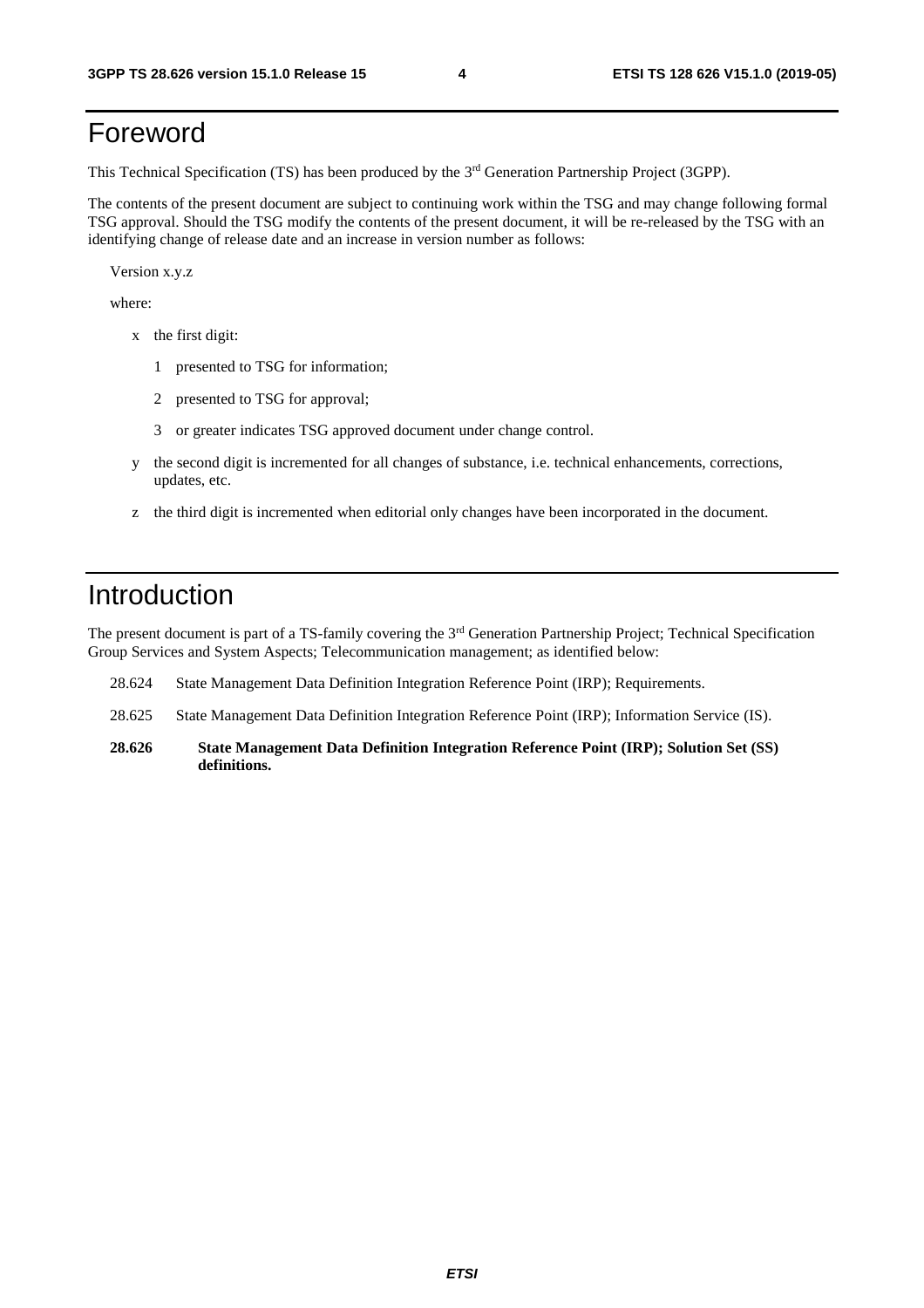#### 1 Scope

The present document specifies the Solution Set (SS) definitions for the IRP whose semantics is specified in State Management Data Definition IRP: Information Service (IS) (3GPP TS 28.625 [2]).

This Solution Set definitions specification is related to 3GPP TS 28.625 V14.0.X [2].

### 2 References

The following documents contain provisions, which, through reference in this text, constitute provisions of the present document.

- References are either specific (identified by date of publication, edition number, version number, etc.) or non-specific.
- For a specific reference, subsequent revisions do not apply.
- For a non-specific reference, the latest version applies. In the case of a reference to a 3GPP document (including a GSM document), a non-specific reference implicitly refers to the latest version of that document *in the same Release as the present document*.
- [1] 3GPP TS 28.623: "Generic Network Resource Model (NRM) Integration Reference Point (IRP); Solution Set (SS) definitions".
- [2] 3GPP TS 28.625: "Telecommunication management; State Management Data Definition Integration Reference Point (IRP): Information Service (IS)".
- [3] ITU-T Recommendation X.721: "Information technology Open Systems Interconnection Structure of management information: Definition of management information".
- [4] ITU-T Recommendation M.3100: "Generic network information model".
- [5] 3GPP TS 32.612: "Telecommunication management; Configuration Management (CM); Bulk CM Integration Reference Point (IRP); Information Service (IS)".
- [6] 3GPP TS 32.616: "Telecommunication management; Configuration Management (CM); Bulk CM Integration Reference Point (IRP); Solution Set (SS) definitions".
- [7] W3C REC-xml11-20060816: "Extensible Markup Language (XML) 1.1 (Second Edition)".
- [8] Void.
- [9] W3C XML Schema Definition Language (XSD) 1.1 Part 1: Structures..
- [10] W3C XML Schema Definition Language (XSD) 1.1 Part 2: Datatypes.
- [11] W3C REC-xml-names-20060816: "Namespaces in XML 1.1 (Second Edition)".
- [12] ITU-T Recommendation X.721: "Information technology Open Systems Interconnection Structure of management information: Definition of management information".
- [13] 3GPP TS 32.300: "Telecommunication management; Configuration Management (CM); Name convention for Managed Objects".
- [14] 3GPP TS 32.158: "Management and orchestration; Design rules for REpresentational State Transfer (REST) Solution Sets (SS) ".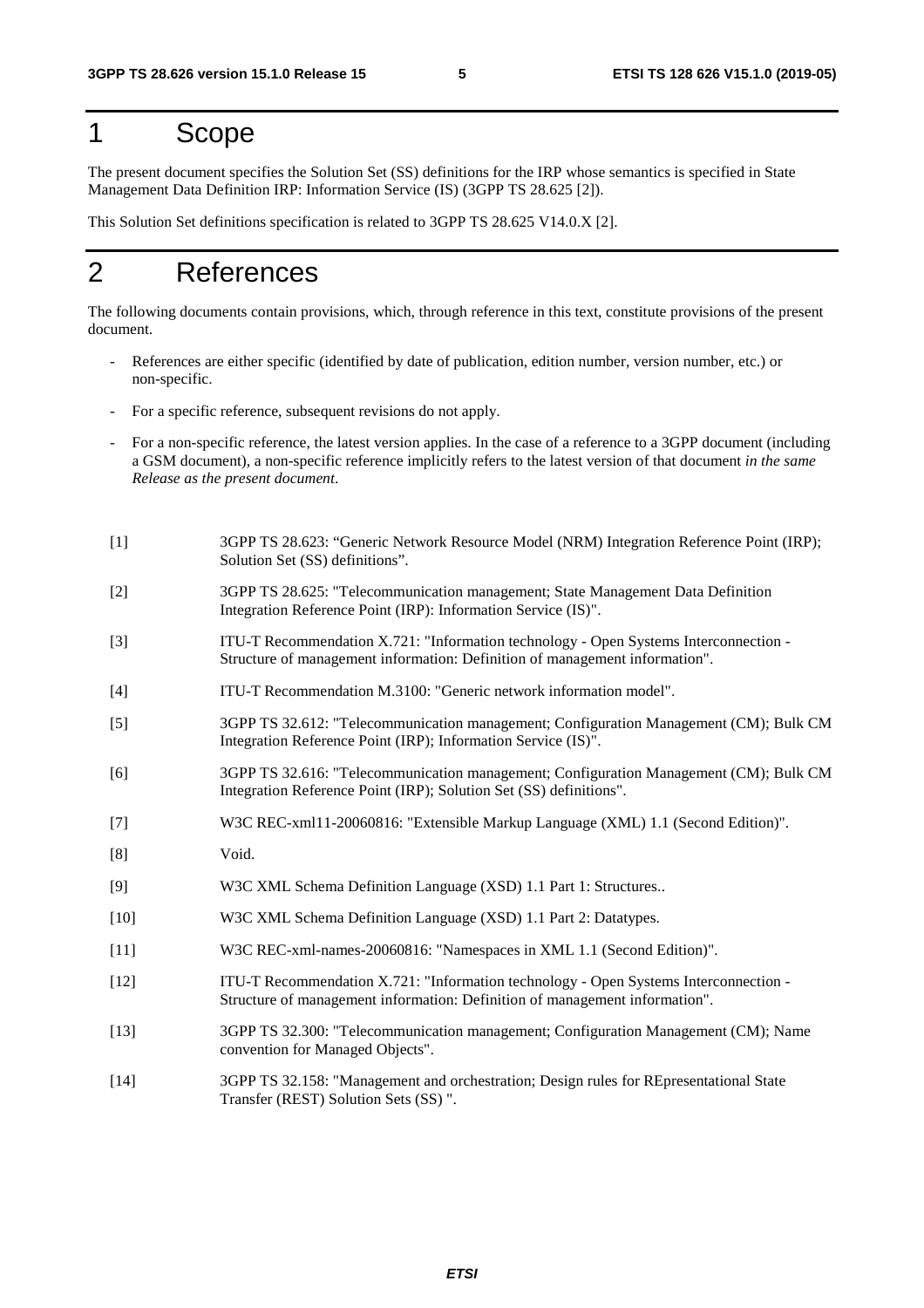### 3 Definitions and abbreviations

#### 3.1 Definitions

For the purposes of the present document, the terms and definitions defined in 3GPP TS 32.672 [2] apply, and the following XML terms and definitions apply:

**XML file:** See definition of [1].

**XML document:** See definition of [1].

**XML declaration:** See definition of [1].

- **XML element:** See definition of [1].
- **empty XML element:** See definition of [1].

**XML content (of an XML element):** See definition of [1].

**XML start-tag:** See definition of [1].

**XML end-tag:** See definition of [1].

**XML empty-element tag:** See definition of [1].

**XML attribute specification:** See definition of [1].

**DTD:** See definition of [1].

**XML schema:** See definition of [1].

**XML namespace:** See definition of [1].

**XML complex type:** See definition of [1].

**XML element type:** See definition of [1].

#### 3.2 Abbreviations

For the purposes of the present document, the following abbreviations apply:

| <b>CORBA</b><br>Common Object Request Broker Architecture<br><b>DTD</b><br>Document Type Definition<br><b>EDGE</b><br>Enhanced Data for GSM Evolution |
|-------------------------------------------------------------------------------------------------------------------------------------------------------|
|                                                                                                                                                       |
|                                                                                                                                                       |
|                                                                                                                                                       |
| <b>GERAN</b><br><b>GSM/EDGE Radio Access Network</b>                                                                                                  |
| <b>GSM</b><br>Global System for Mobile communication                                                                                                  |
| IDL<br>Interface Definition Language                                                                                                                  |
| <b>TOC</b><br><b>Information Object Class</b>                                                                                                         |
| <b>IRP</b><br><b>Integration Reference Point</b>                                                                                                      |
| <b>Information Service</b><br>IS.                                                                                                                     |
| <b>NE</b><br>Network Element                                                                                                                          |
| <b>NRM</b><br>Network Resource Model                                                                                                                  |
| OMG<br><b>Object Management Group</b>                                                                                                                 |
| <b>Solution Set</b><br>SS                                                                                                                             |
| <b>UMTS</b><br>Universal Mobile Telecommunications System                                                                                             |
| <b>UTRAN</b><br>Universal Terrestrial Radio Access Network                                                                                            |
| <b>XML</b><br>eXtensible Markup Language                                                                                                              |

## 4 Solution Set (SS) definitions

This specification defines the following 3GPP State Management Data Definition IRP Solution Set definitions: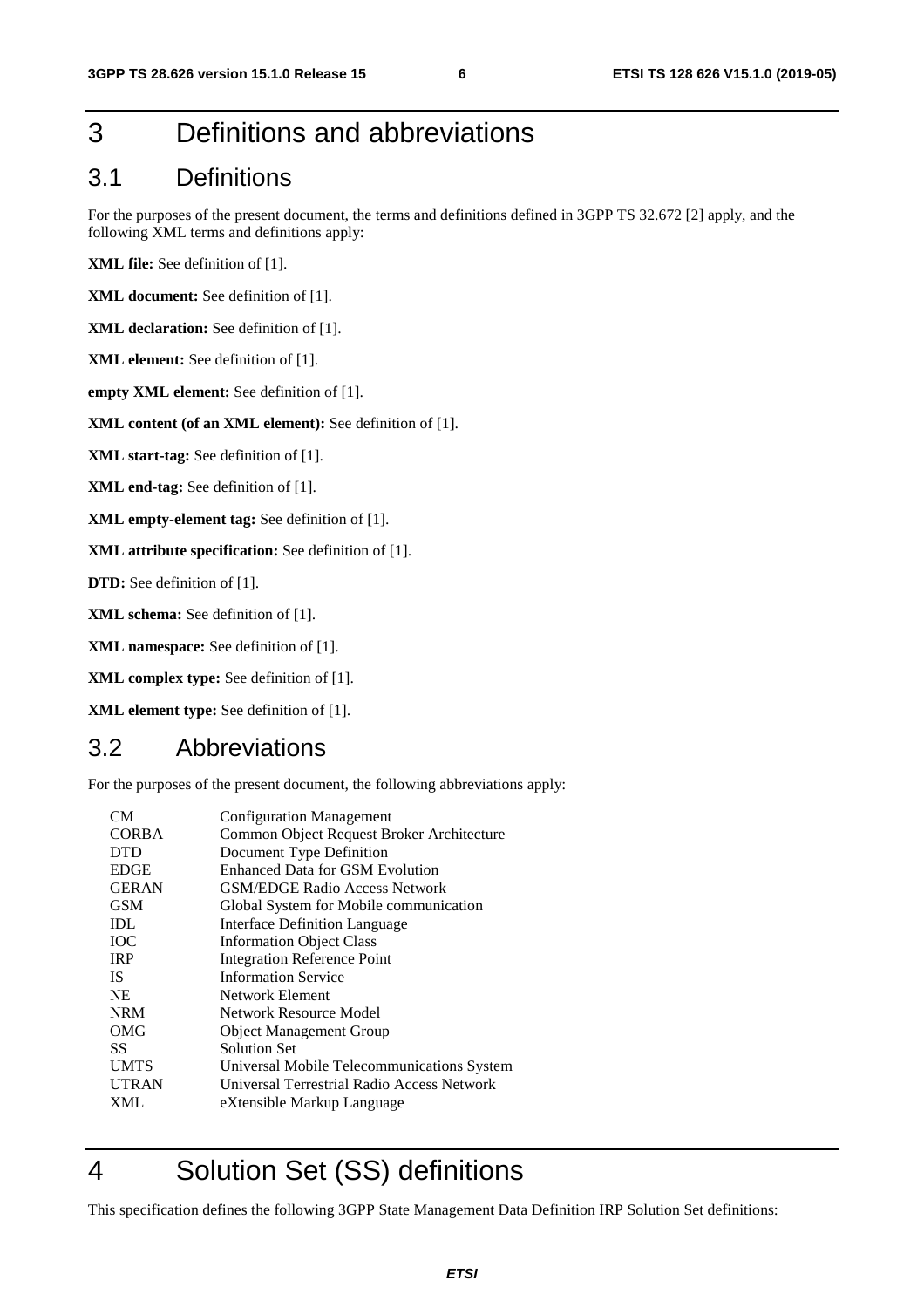- 3GPP State Management Data Definition IRP CORBA SS (Annex A).
- 3GPP State Management Data Definition IRP XML definitions (Annex B).
- 3GPP State Management Data Definition IRP JSON definitions (Annex C).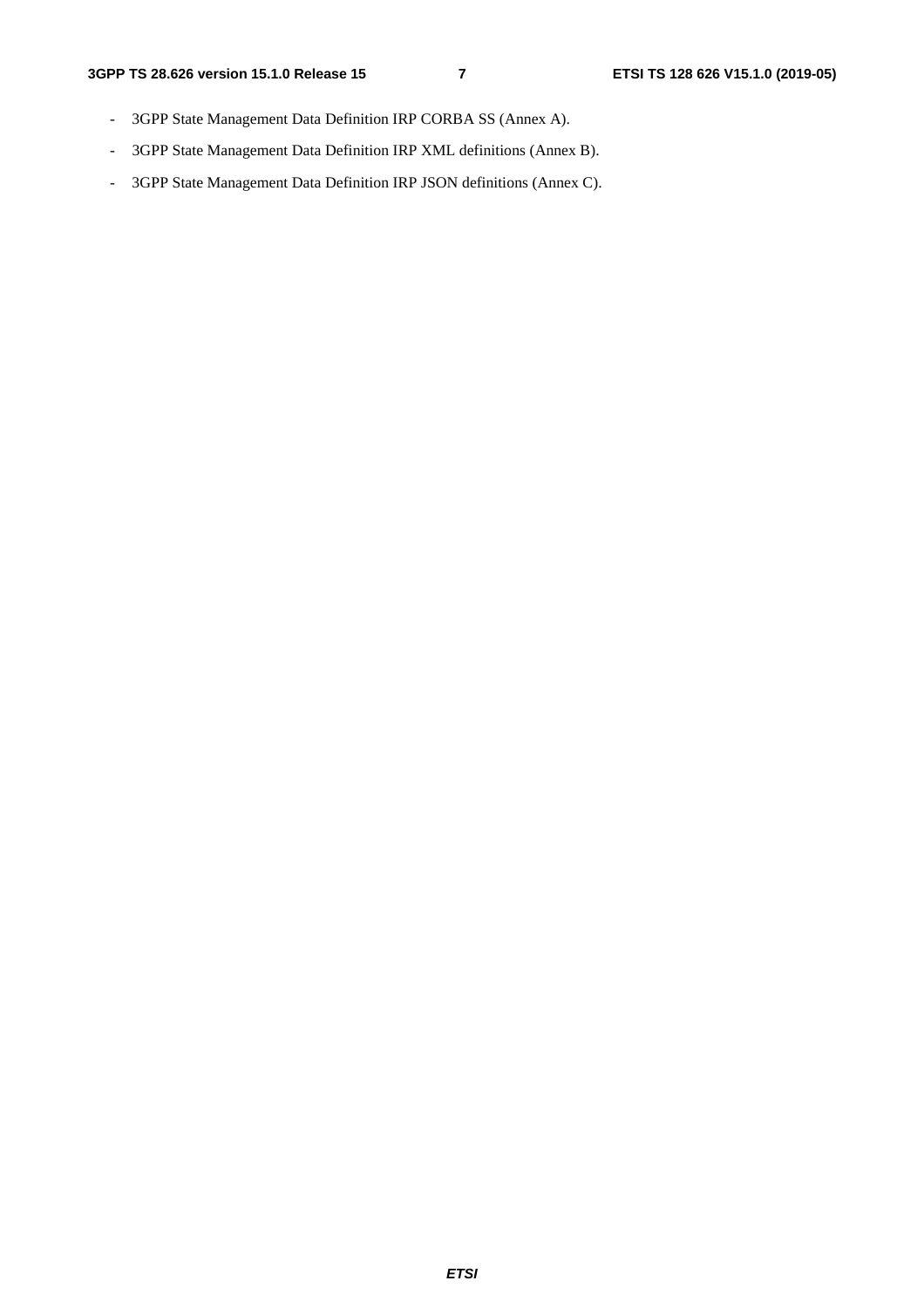## Annex A (normative): CORBA Solution Set (SS)

#### A.1 Architectural features

The overall architectural feature of State Management Data Definition IRP is specified in 3GPP TS 28.625 [2].

This clause specifies features that are specific to the CORBA SS.

#### A.1.1 Syntax for Distinguished Names

The syntax of a Distinguished Name is defined in 3GPP TS 32.300 [13].

## A.2 Mapping

### A.2.1 General mapping

None.

#### A.2.2 Information Object Class (IOC) mapping

Table 1 provides the mapping of the information object classes defined in the IS of the State Management IRP [2] to the equivalent of this CORBA Solution Set.

#### **Table 1: Mapping of IOCs**

| <b>IOCs defined in State Management Data Definition</b><br><b>IRP IS [2]</b> | <b>CORBA SS Method</b>                                              |
|------------------------------------------------------------------------------|---------------------------------------------------------------------|
| StateManagementEntity                                                        | No mapping applicable for this < <archetype>&gt; class.</archetype> |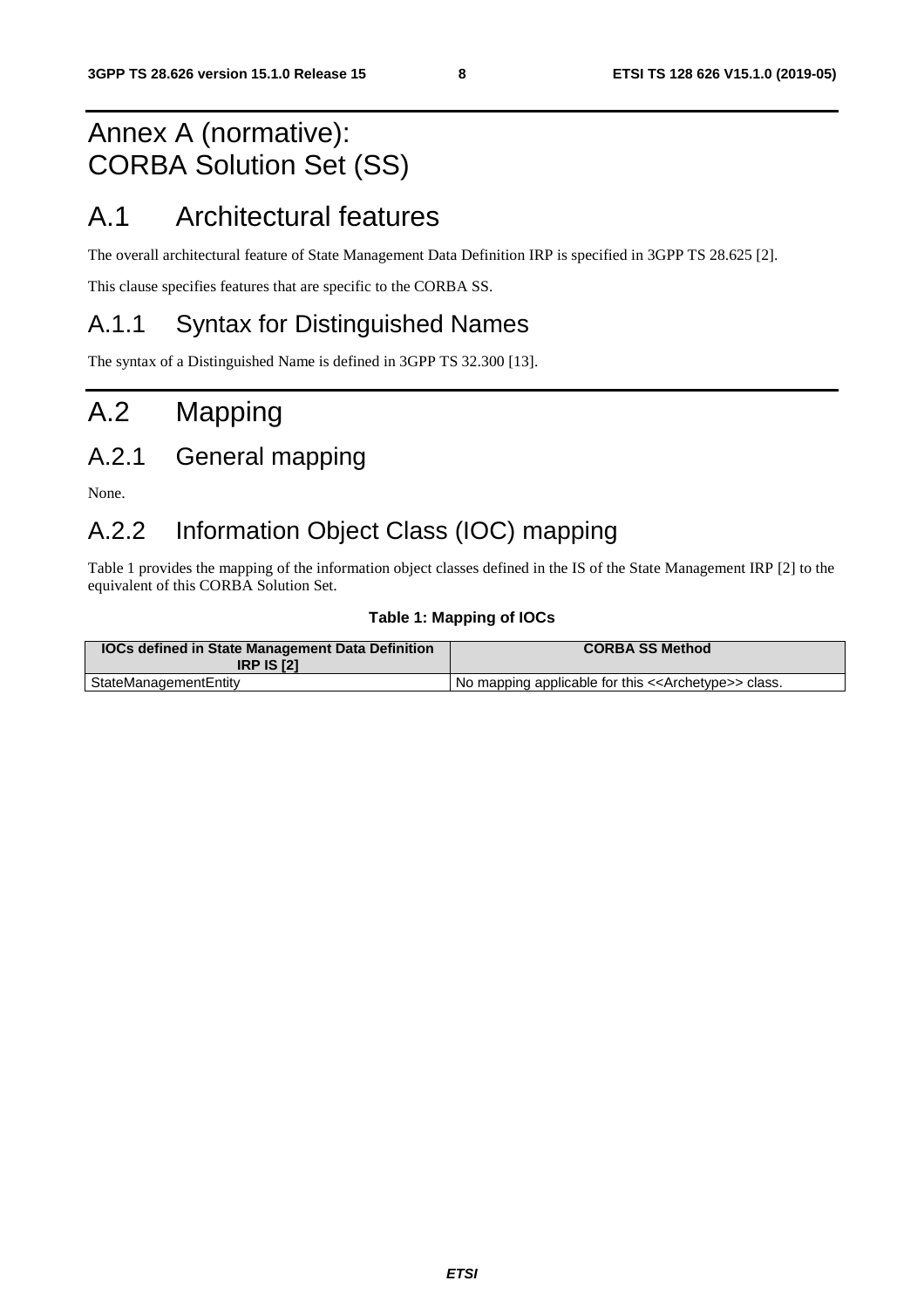| <b>Attributes defined in State</b><br><b>Management Data Definition</b><br><b>IRP IS [2]</b> | <b>CORBA SS Method attributes</b>                           | <b>Qualifier</b> |
|----------------------------------------------------------------------------------------------|-------------------------------------------------------------|------------------|
| operationalState                                                                             | OperationalState (ITU-T Recommendation X.721 [3])           | м                |
| operationalState                                                                             | OperationalStateTypeOpt (ITU-T Recommendation X.721 [3])    | O                |
| usageState                                                                                   | UsageState (ITU-T Recommandation X.721 [3])                 | M                |
| usageState                                                                                   | UsageStateTypeOpt (ITU-T Recommandation X.721 [3])          | O                |
| administrativeState                                                                          | AdministrativeState (ITU-T Recommandation X.721 [3])        | м                |
| administrativeState                                                                          | AdministrativeStateTypeOpt (ITU-T Recommandation X.721 [3]) | O                |
| alarmStatus                                                                                  | AlarmStatus (ITU-T Recommandation M.3100 [4])               | м                |
| alarmStatus                                                                                  | AlarmStatusTypeOpt (ITU-T Recommendation M.3100 [4])        | Ω                |
| proceduralStatus                                                                             | ProceduralStatus (ITU-T Recommendation X.721 [3])           | м                |
| proceduralStatus                                                                             | ProceduralStatusTypeOpt (ITU-T Recommendation X.721 [3])    | O                |
| availabilityStatus                                                                           | AvailabilityStatus (ITU-T Recommandation X.721 [3])         | м                |
| availabilityStatus                                                                           | AvailabilityStatusTypeOpt (ITU-T Recommandation X.721 [3])  | O                |
| controlStatus                                                                                | ControlStatus (ITU-T Recommandation X.721 [3])              | М                |
| controlStatus                                                                                | ControlStatusTypeOpt (ITU-T Recommandation X.721 [3])       | Ω                |
| standbyStatus                                                                                | StandbyStatus (ITU-T Recommandation X.721 [3])              | М                |
| standbyStatus                                                                                | StandbyStatusTypeOpt (ITU-T Recommandation X.721 [3])       | Ω                |
| unknownStatus                                                                                | UnknownStatus (ITU-T Recommendation X.721 [3])              | M                |
| unknownStatus                                                                                | UnknownStatusTypeOpt (ITU-T Recommendation X.721 [3])       | $\Omega$         |

#### **Table 2: Mapping of Attributes**

## A.3 Solution Set definitions

#### A.3.1 IDL definition structure

Clause A.3.2 contains const definitions for State Management Data Definition IRP.

Clause A.3.3 contains commonly used optional definitions for State Management Data Definition IRP.

Clause A.3.4 contains commonly used definitions for State Management Data Definition IRP.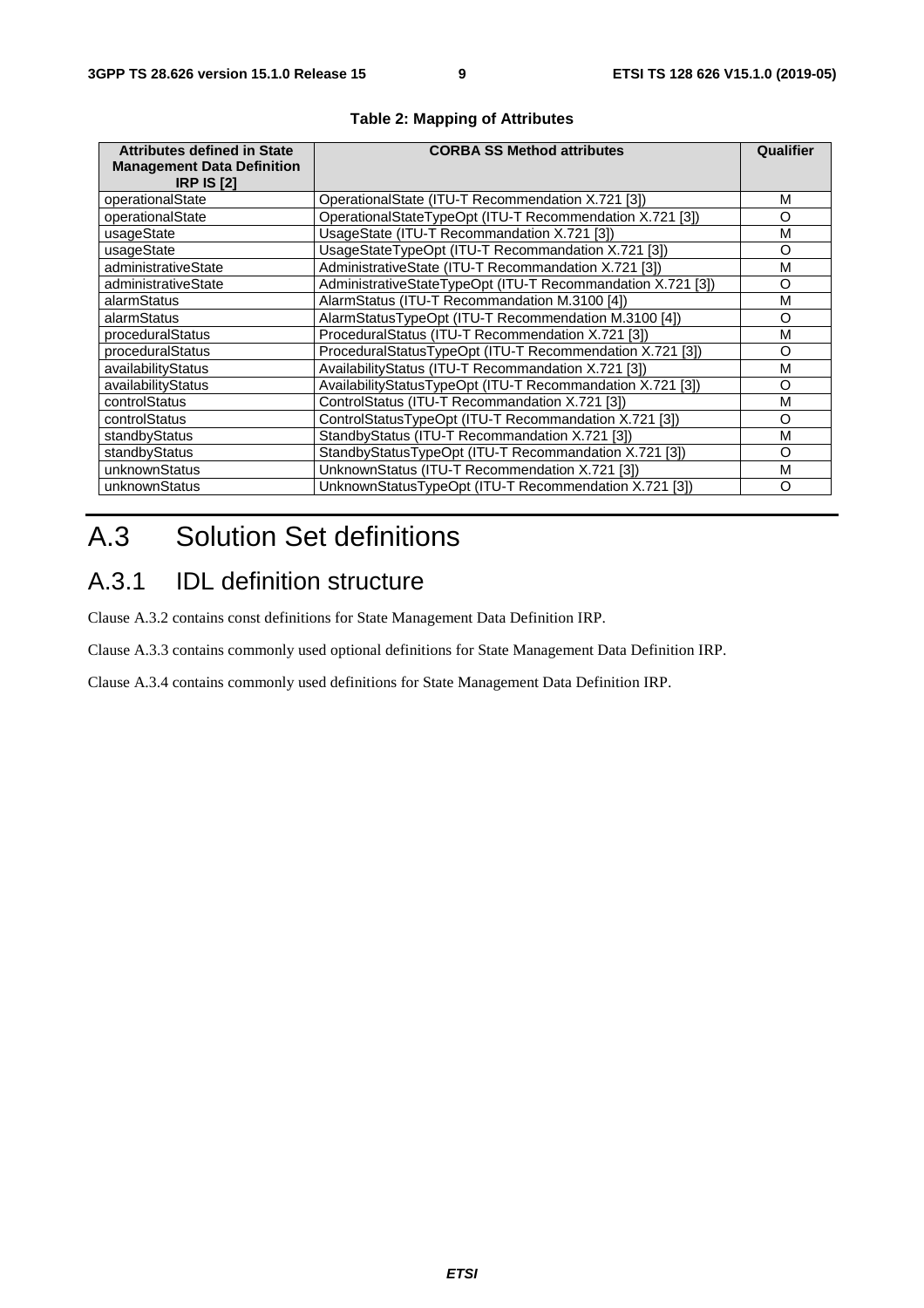#### A.3.2 IDL specification "StateManagementIRPConstDefs.idl"

```
//File:- StateManagementIRPConstDefs.idl 
#ifndef _STATE_MANAGEMENT_IRP_CONST_DEFS_IDL_ 
#define _STATE_MANAGEMENT_IRP_CONST_DEFS_IDL_ 
#include "CosNotification.idl" 
#include "ManagedGenericIRPConstDefs.idl" 
#include <StateManagementIRPCommonConstDefs.idl> 
#include <StateManagementIRPOptConstDefs.idl> 
// This statement must appear after all include statements 
#pragma prefix "3gppsa5.org" 
/* ## Module: StateManagementIRPConstDefs 
This module contains commonly used definitions for State Management IRP 
======================================================================== 
*/ 
module StateManagementIRPConstDefs 
{ 
/* 
   Constant definitions for state management notifications uses when populating the 
   Cos::Structured event. 
   The "name" party of the structured event carries the following constant definitions 
   appropriate to the state being notified. 
   Refer to TS 32.666 regarding how to populate the structured event 
*/ 
    interface AttributeNameValue { 
 const string OPERATIONAL_STATE = "operationalState"; 
const string USAGE_STATE = "usageState";
      const string ADMINISTRATIVE_STATE = "administrativeState";<br>const string ALARM_STATUS = "alarmStatus";
const string ALARM_STATUS = "alarmStatus";
 const string PROCEDURAL_STATUS = "proceduralStatus"; 
       const string AVAILABILITY_STATUS = "availabilityStatus"; 
 const string CONTROL_STATUS = "controlStatus"; 
 const string STANDBY_STATUS = "standbyStatus"; 
 const string UNKNOWN_STATUS = "unknownStatus"; 
    }; 
/* 
   The following structures provide the new state value, 
    and the optional old state value 
   The structures are passed in the value part of the cos structured event 
*/ 
    struct OperationalStateOldNewValue{ 
       StateManagementIRPCommonConstDefs::OperationalState new; 
       StateManagementIRPOptConstDefs::OperationalStateTypeOpt old; 
    }; 
    struct UsageStateOldNewValue{ 
       StateManagementIRPCommonConstDefs::UsageState new; 
       StateManagementIRPOptConstDefs::UsageStateTypeOpt old; 
    }; 
    struct AdministrativeStateOldNewValue{ 
       StateManagementIRPCommonConstDefs::AdministrativeState new; 
       StateManagementIRPOptConstDefs::AdministrativeStateTypeOpt old; 
    }; 
    struct AlarmStatusOldNewValue{ 
       StateManagementIRPCommonConstDefs::AlarmStatus new; 
       StateManagementIRPOptConstDefs::AlarmStatusTypeOpt old; 
    }; 
    struct ProceduralStatusOldNewValue{ 
       StateManagementIRPCommonConstDefs::ProceduralStatusValues new; 
       StateManagementIRPOptConstDefs::ProceduralStatusTypeOpt old; 
    }; 
    struct AvailabilityStatusOldNewValue{ 
       StateManagementIRPCommonConstDefs::AvailabilityStatusValues new;
```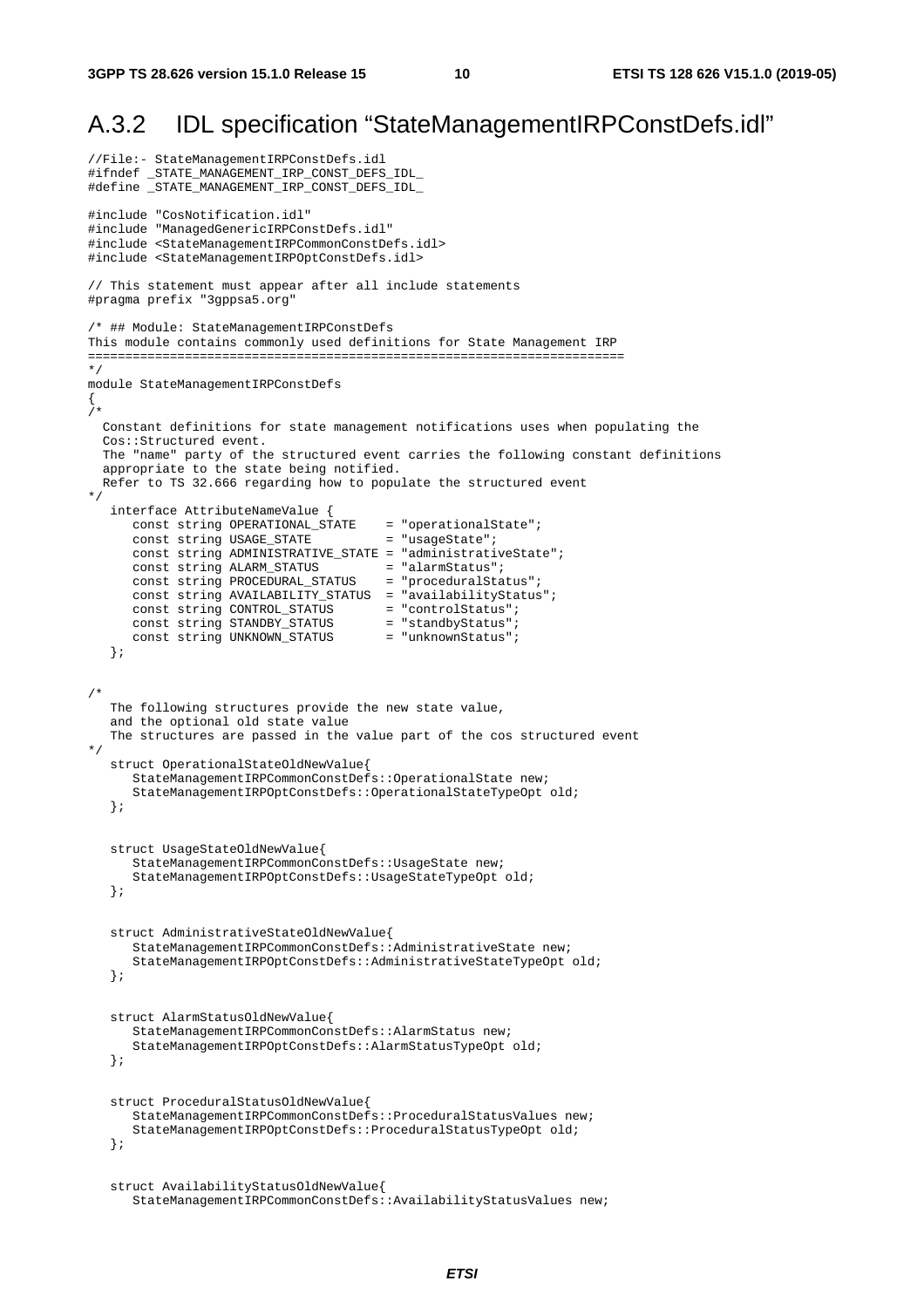```
 StateManagementIRPOptConstDefs:: AvailabilityStatusTypeOpt old; 
    }; 
    struct ControlStatusOldNewValue{ 
      StateManagementIRPCommonConstDefs::ControlStatusValues new; 
       StateManagementIRPOptConstDefs::ControlStatusTypeOpt old; 
    }; 
   struct StandbyStatusOldNewValue{ 
       StateManagementIRPCommonConstDefs::StandbyStatus new; 
       StateManagementIRPOptConstDefs::StandbyStatusTypeOpt old; 
    }; 
    struct UnknownStatusOldNewValue{ 
       StateManagementIRPCommonConstDefs::UnknownStatus new; 
       StateManagementIRPOptConstDefs::UnknownStatusTypeOpt old; 
    }; 
}; 
#endif // _STATE_MANAGEMENT_IRP_CONST_DEFS_IDL_
```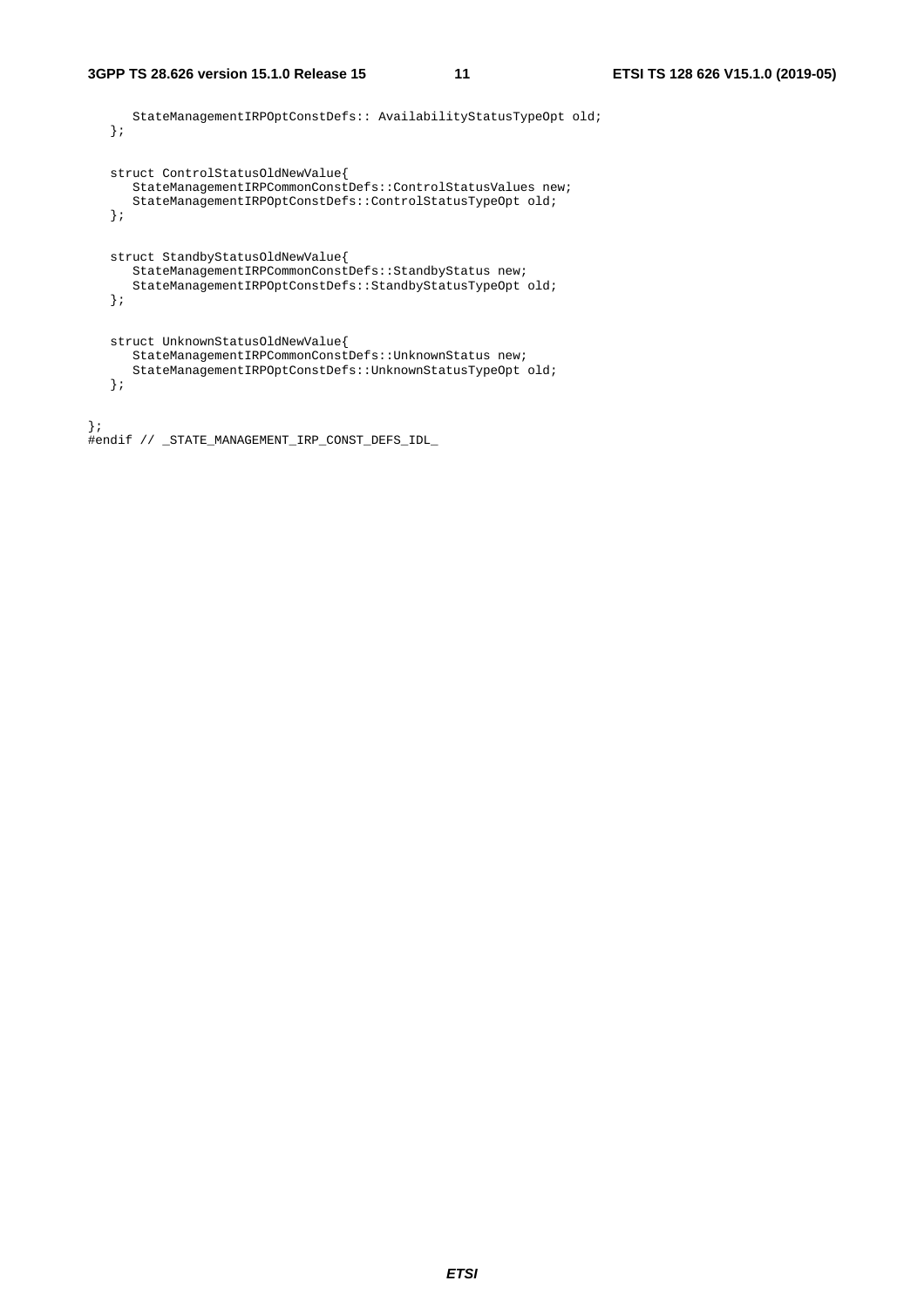#### A.3.3 IDL specification "StateManagementIRPOptConstDefs.idl"

//File:-StateManagementIRPOptConstDefs.idl #ifndef \_STATE\_MANAGEMENT\_IRP\_OPT\_CONST\_DEFS\_IDL\_ #define \_STATE\_MANAGEMENT\_IRP\_OPT\_CONST\_DEFS\_IDL\_ #include "CosNotification.idl" #include "ManagedGenericIRPConstDefs.idl" #include "StateManagementIRPCommonConstDefs.idl" // This statement must appear after all include statements #pragma prefix "3gppsa5.org" /\* ## Module: StateManagementIRPOptConstDefs This module contains commonly used optional definitions for State Management IRP ================================================================================ \*/ module StateManagementIRPOptConstDefs  $\left\{ \right.$  /\* Definition of Operational State based on X.721 [3], if optional. \*/ union OperationalStateTypeOpt switch(boolean) { case TRUE: StateManagementIRPCommonConstDefs: : OperationalState operational\_state; };  $/$  \* Definition of Usage State based on X.721 [3], if optional. \*/ union UsageStateTypeOpt switch(boolean) { case TRUE: StateManagementIRPCommonConstDefs::UsageState usage\_state; }; /\* Definition of Administrative State based on X.721 [3], if optional. \*/ union AdministrativeStateTypeOpt switch(boolean) { case TRUE: StateManagementIRPCommonConstDefs::AdministrativeState administrative state; }; /\* Definition of Alarm Status based on M.3100 [4], if optional. \*/ union AlarmStatusTypeOpt switch(boolean) { case TRUE: StateManagementIRPCommonConstDefs::AlarmStatus alarm\_status; }; /\* Definition of Procedural Status based on X.721 [3], if optional. \*/ union ProceduralStatusTypeOpt switch(boolean) { case TRUE: StateManagementIRPCommonConstDefs::ProceduralStatus procedural\_status; }; /\* Definition of Availability Status based on X.721 [3], if optional. \*/ union AvailabilityStatusTypeOpt switch(boolean) { case TRUE: StateManagementIRPCommonConstDefs::AvailabilityStatus availability\_status; }; /\* Definition of Control Status based on X.721 [3], if optional. \*/ union ControlStatusTypeOpt switch(boolean) { case TRUE: StateManagementIRPCommonConstDefs::ControlStatus control\_status; };  $/$  \* Definition of Standby Status based on X.721 [3], if optional.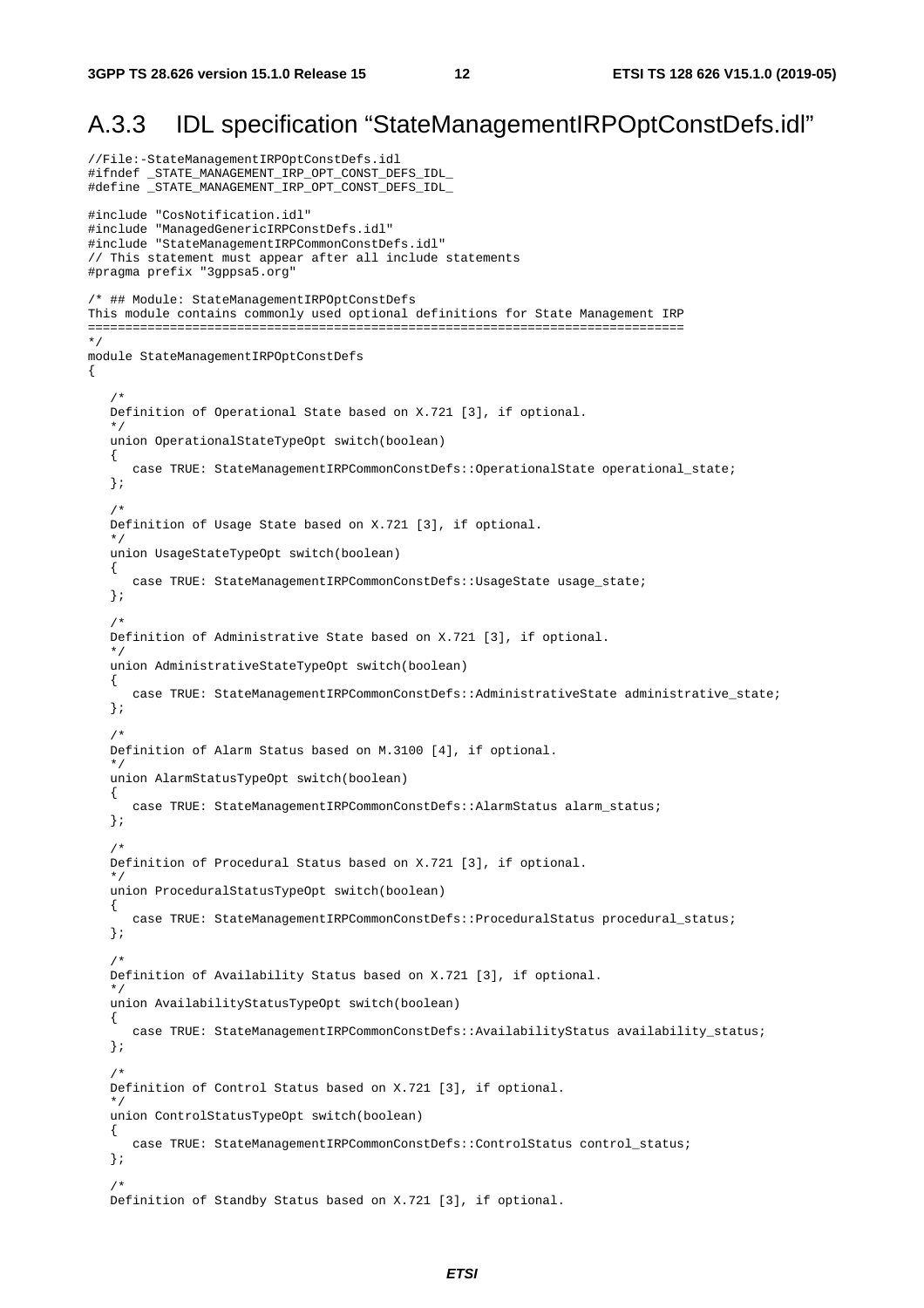```
 */ 
   union StandbyStatusTypeOpt switch(boolean) 
    { 
     case TRUE: StateManagementIRPCommonConstDefs::StandbyStatus standby_status;
    }; 
    /* 
   Definition of Unknown Status based on X.721 [3], if optional. 
    */ 
   union UnknownStatusTypeOpt switch(boolean) 
    { 
     case TRUE: StateManagementIRPCommonConstDefs::UnknownStatus unknown_status;
    }; 
};
```
#endif // \_STATE\_MANAGEMENT\_IRP\_OPT\_CONST\_DEFS\_IDL\_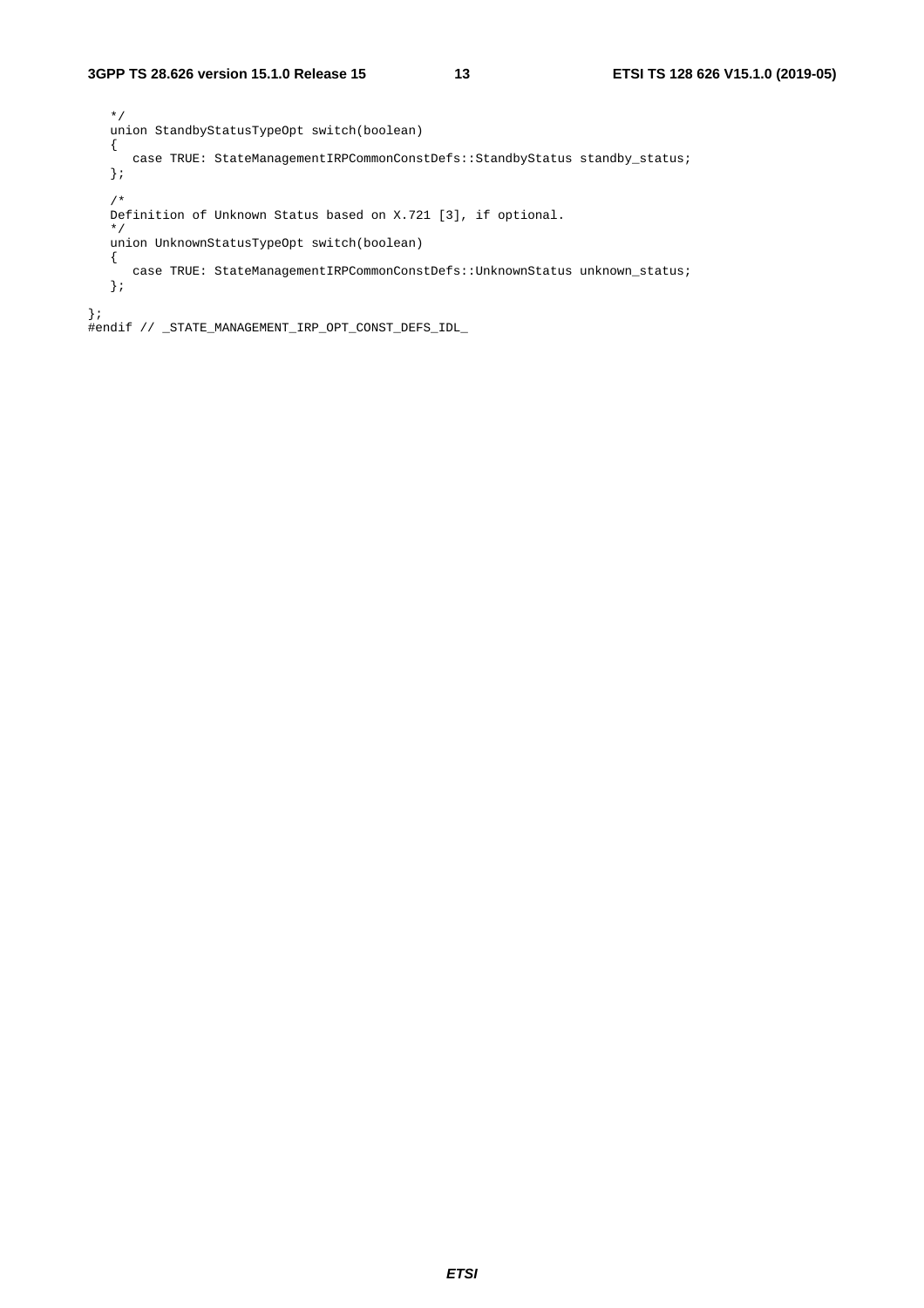//File: StateManagementIRPCommonConstDefs.idl

#### A.3.4 IDL specification "StateManagementIRPCommonConstDefs.idl"

```
#ifndef _STATE_MANAGEMENT_IRP_COMMON_CONST_DEFS_IDL_ 
#define _STATE_MANAGEMENT_IRP_COMMON_CONST_DEFS_IDL_ 
// This statement must appear after all include statements 
#pragma prefix "3gppsa5.org" 
/* Module: StateManagementIRPCommonConstDefs 
This module contains commonly used definitions for State Management IRP 
======================================================================== 
*/ 
module StateManagementIRPCommonConstDefs 
{ 
/ *
    Definition of Operational State based on X.721 [3], if mandatory. 
 */ 
    enum OperationalState 
    { 
       Disabled, Enabled 
    }; 
    /* 
    Definition of Usage State based on X.721 [3], if mandatory. 
    */ 
    enum UsageState 
    { 
       Idle, Active, Busy 
    }; 
    /* 
    Definition of Administrative State based on X.721 [3], if mandatory. 
 */ 
    enum AdministrativeState 
    { 
       Locked, Unlocked, ShuttingDown 
    }; 
    /* 
    Definition of Alarm Status based on M.3100 [4], if mandatory. 
    */ 
    enum AlarmStatus 
    { 
       CLEARED, INDETERMINATE, WARNING, MINOR, MAJOR, CRITICAL 
    }; 
    /* 
    Definition of Procedural Status based on X.721 [3], if mandatory. 
 */ 
    enum ProceduralStatusValues 
    { 
       InitializationRequired, NotInitialized, Initializing, Reporting, 
       Terminating 
    }; 
    typedef sequence <ProceduralStatusValues,5> ProceduralStatus; 
    /* 
    Definition of Availability Status based on X.721 [3], if mandatory. 
    */ 
    enum AvailabilityStatusValues 
    { 
       InTest, Failed, PowerOff, OffLine, OffDuty, Dependency, Degraded, 
       NotInstalled, LogFull 
    }; 
    typedef sequence <AvailabilityStatusValues,9> AvailabilityStatus; 
/ *
    Definition of Control Status based on X.721 [3], if mandatory. 
    */ 
    enum ControlStatusValues 
    { 
       SubjectToTest, PartOfServicesLocked, ReservedForTest, Suspended 
    }; 
    typedef sequence <ControlStatusValues,4> ControlStatus;
```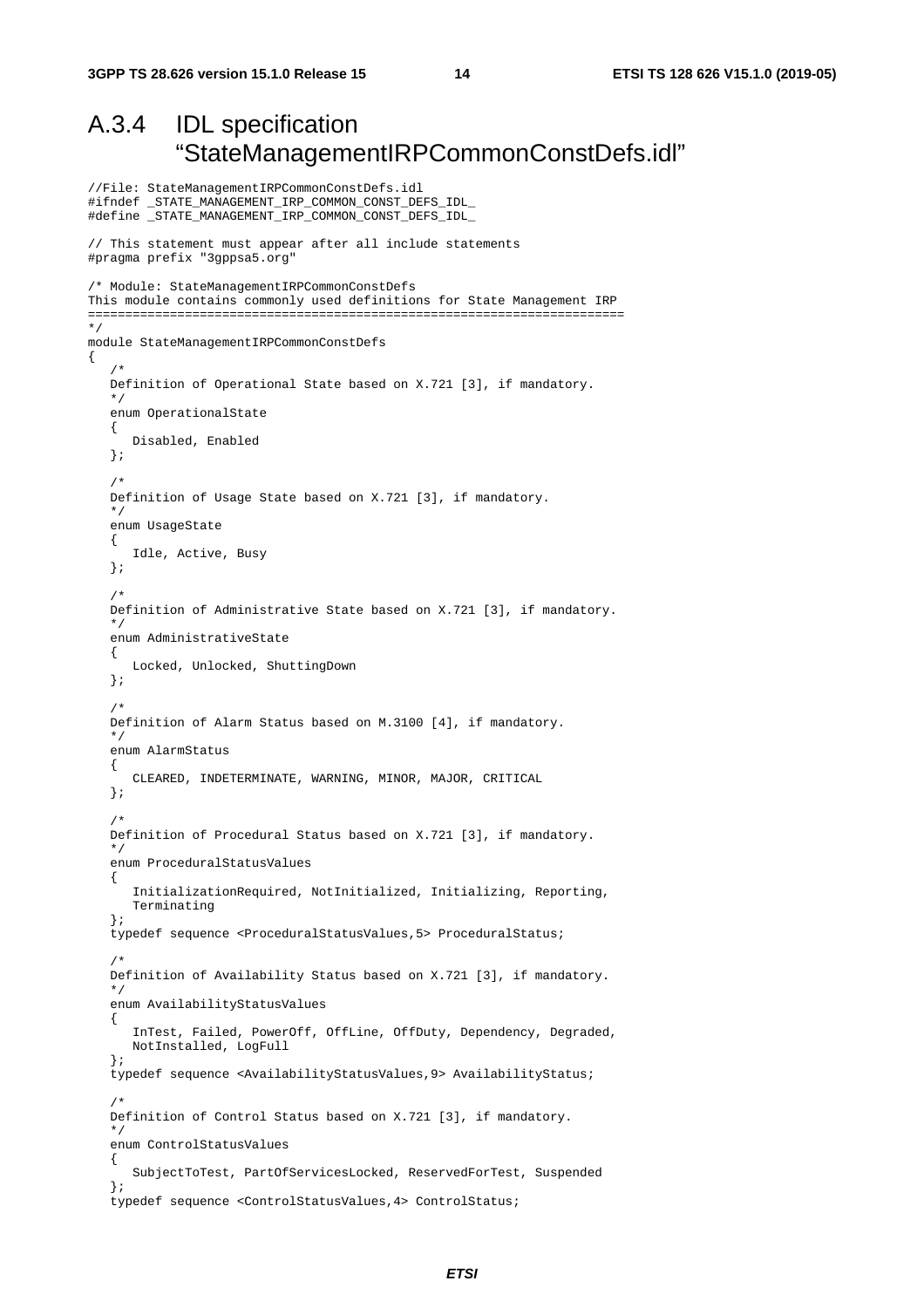/\* Definition of Standby Status based on X.721 [3], if mandatory. \*/ enum StandbyStatus  $\{$  HotStandby, ColdStandby, ProvidingService }; /\*<br>Definition of Unknown Status based on X.721 [3], if mandatory Definition of Unknown Status based on X.721 [3], if mandatory (if switch is TRUE then value equal to TRUE implies "unknown status"). \*/ union UnknownStatus switch(boolean) { case TRUE: boolean value; }; };

#endif //\_STATE\_MANAGEMENT\_IRP\_COMMON\_CONST\_DEFS\_IDL\_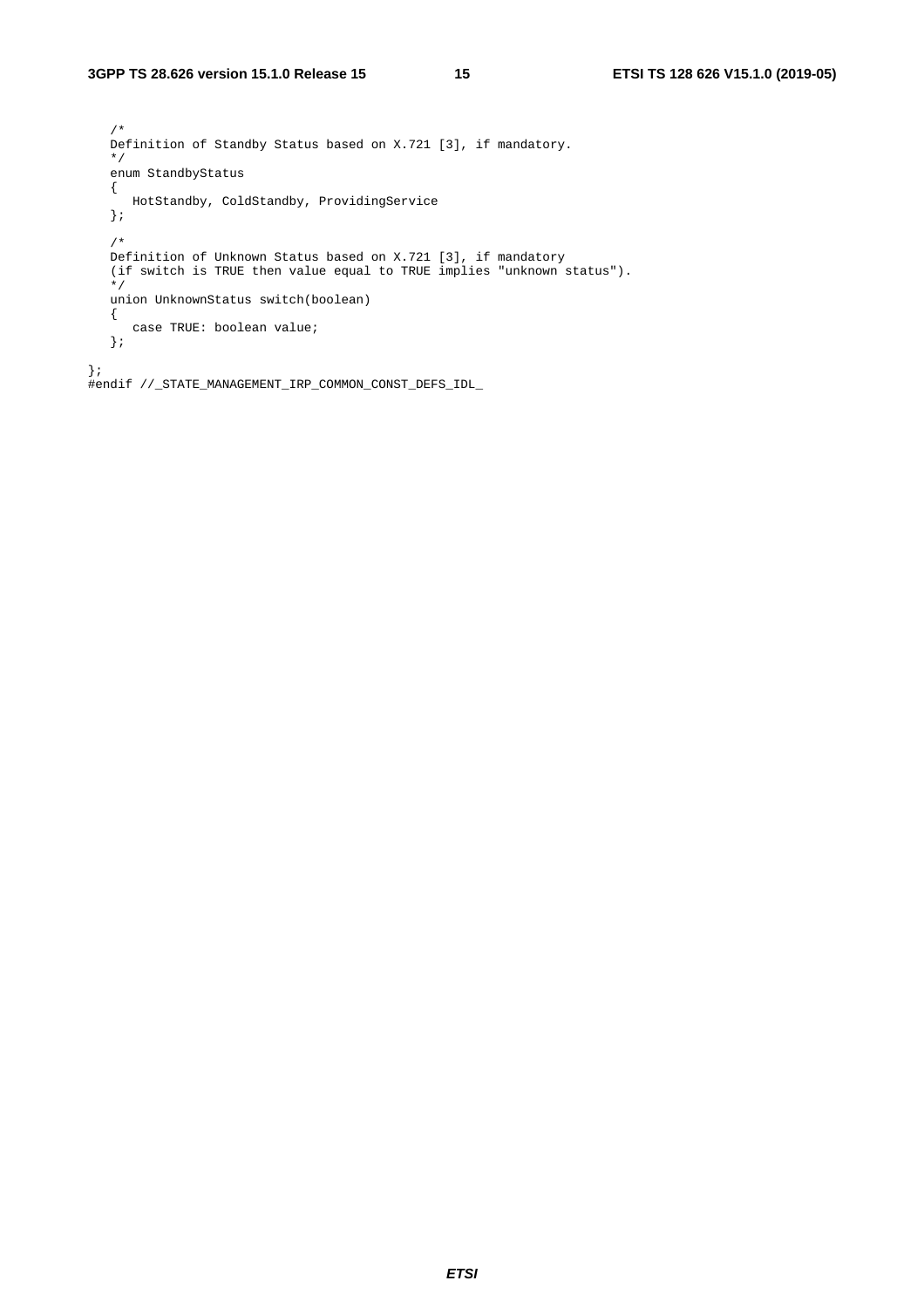## Annex B (normative): XML definitions

#### B.0 General

This annex specifies the XML file format definition for the Bulk Configuration Management IRP IS [5] for the IRP whose semantics is specified in State Management Data Definition IRP: Information Service (IS) (3GPP TS 28.625 [2]).

The XML file formats are based on XML [7], XML Schema [9][10]and XML Namespace [11] standards.

### B.1 Architectural features

#### B.1.0 Introduction

The overall architectural feature of State Management IRP is specified in 3GPP TS 28.625 [2].

This clause specifies features that are specific to the XML Schema definitions.

#### B.1.1 Syntax for Distinguished Names

The syntax of a Distinguished Name is defined in 3GPP TS 32.300 [5].

## B.2 Mapping

The mapping is not present in the current version of this specification.

### B.3 Solution Set definitions

#### B.3.1 XML definition structure

The overall description of the file format of configuration data XML files is provided by 3GPP TS 32.616 [6].

Clause B.3.2 defines the XML schema stateManagementIRP.xsd for the State Management IRP: Information Service (IS) defined in 3GPP TS 28.625 [2].

The definition of the XML element types complies with the generic mapping rules defined in 3GPP TS 32.616 [6].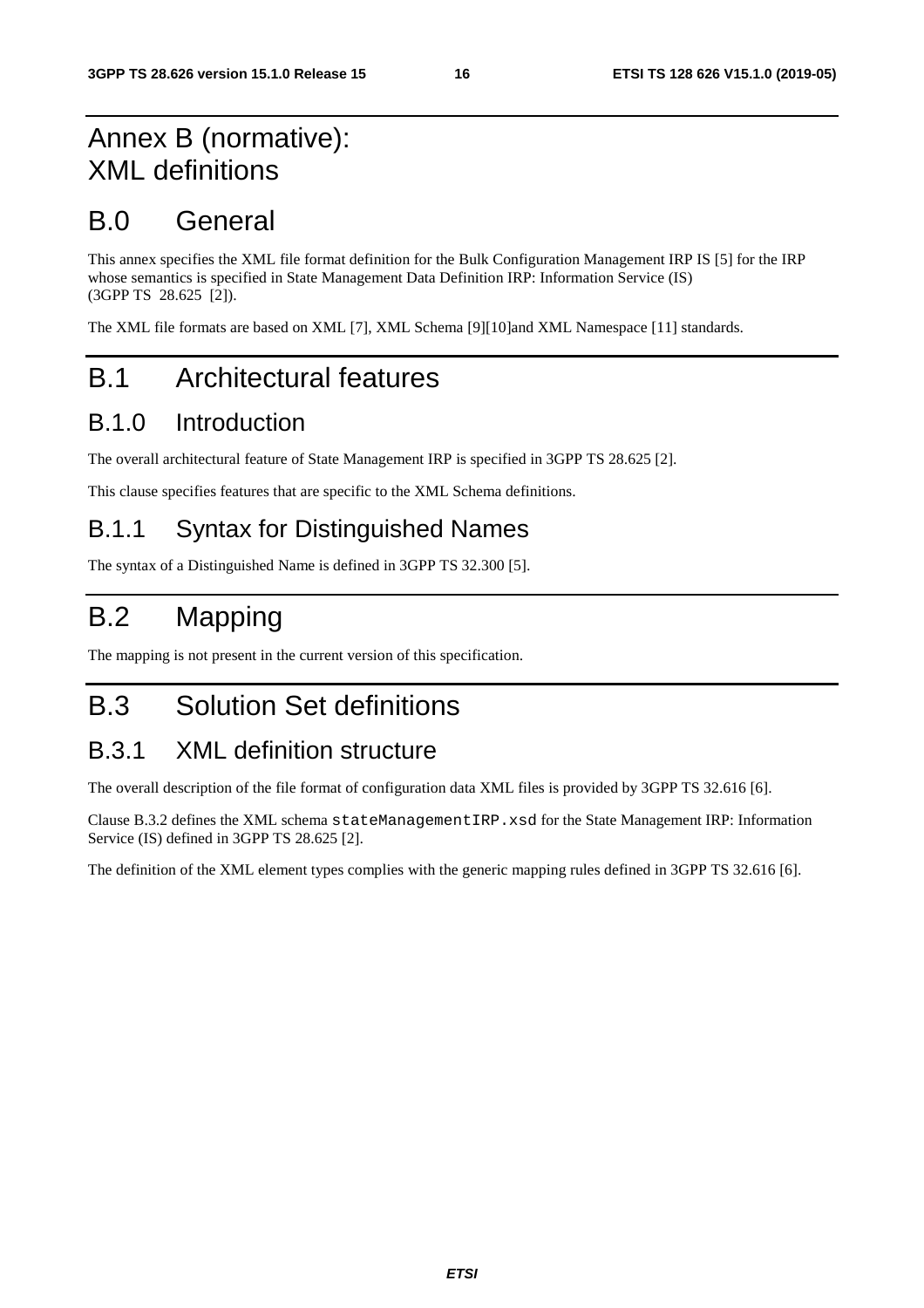#### B.3.2 XML schema "stateManagementIRP.xsd"

```
<?xml version="1.1" encoding="UTF-8"?> 
\leq ! - 3GPP TS 28.626 State Management IRP 
   Bulk CM Configuration data file XML schema 
  stateManagementIRP.xsd 
--&><schema 
  targetNamespace= 
     "http://www.3gpp.org/ftp/specs/archive/28_series/28.626#stateManagementIRP" 
   elementFormDefault="qualified" 
   xmlns="http://www.w3.org/2001/XMLSchema" 
   xmlns:sm= 
     "http://www.3gpp.org/ftp/specs/archive/28_series/28.626#stateManagementIRP" 
> 
   <!-- State Management IRP related XML types --> 
   <simpleType name="operationalStateType"> 
     <restriction base="string"> 
       <enumeration value="enabled"/> 
       <enumeration value="disabled"/> 
     </restriction> 
   </simpleType> 
   <simpleType name="usageStateType"> 
     <restriction base="string"> 
       <enumeration value="idle"/> 
       <enumeration value="active"/> 
       <enumeration value="busy"/> 
     </restriction> 
   </simpleType> 
   <simpleType name="administrativeStateType"> 
     <restriction base="string"> 
       <enumeration value="locked"/> 
       <enumeration value="unlocked"/> 
       <enumeration value="shuttingDown"/> 
     </restriction> 
   </simpleType> 
   <simpleType name="alarmStatusType"> 
     <restriction base="string"> 
       <enumeration value="cleared"/> 
       <enumeration value="indeterminate"/> 
       <enumeration value="warning"/> 
       <enumeration value="minor"/> 
       <enumeration value="major"/> 
       <enumeration value="critical"/> 
     </restriction> 
   </simpleType> 
   <simpleType name="proceduralStatusElementType"> 
     <restriction base="string"> 
       <enumeration value="initializationRequired"/> 
       <enumeration value="notInitialized "/> 
       <enumeration value="initializing"/> 
       <enumeration value="reporting"/> 
       <enumeration value="terminating"/> 
     </restriction> 
   </simpleType> 
   <complexType name="proceduralStatusType"> 
     <sequence minOccurs="0" maxOccurs="5"> 
       <element name="proceduralStatusElement" type="sm:proceduralStatusElementType"/> 
     </sequence> 
   </complexType> 
   <simpleType name="availabilityStatusElementType"> 
     <restriction base="string"> 
       <enumeration value="inTest"/> 
       <enumeration value="failed"/> 
       <enumeration value="powerOff"/> 
       <enumeration value="offLine"/> 
       <enumeration value="offDuty"/> 
       <enumeration value="dependency"/> 
       <enumeration value="degraded"/> 
       <enumeration value="notInstalled"/> 
       <enumeration value="logFull"/> 
     </restriction> 
   </simpleType> 
   <complexType name="availabilityStatusType"> 
     <sequence minOccurs="0" maxOccurs="9"> 
       <element name="availabilityStatusElement" type="sm:availabilityStatusElementType"/>
```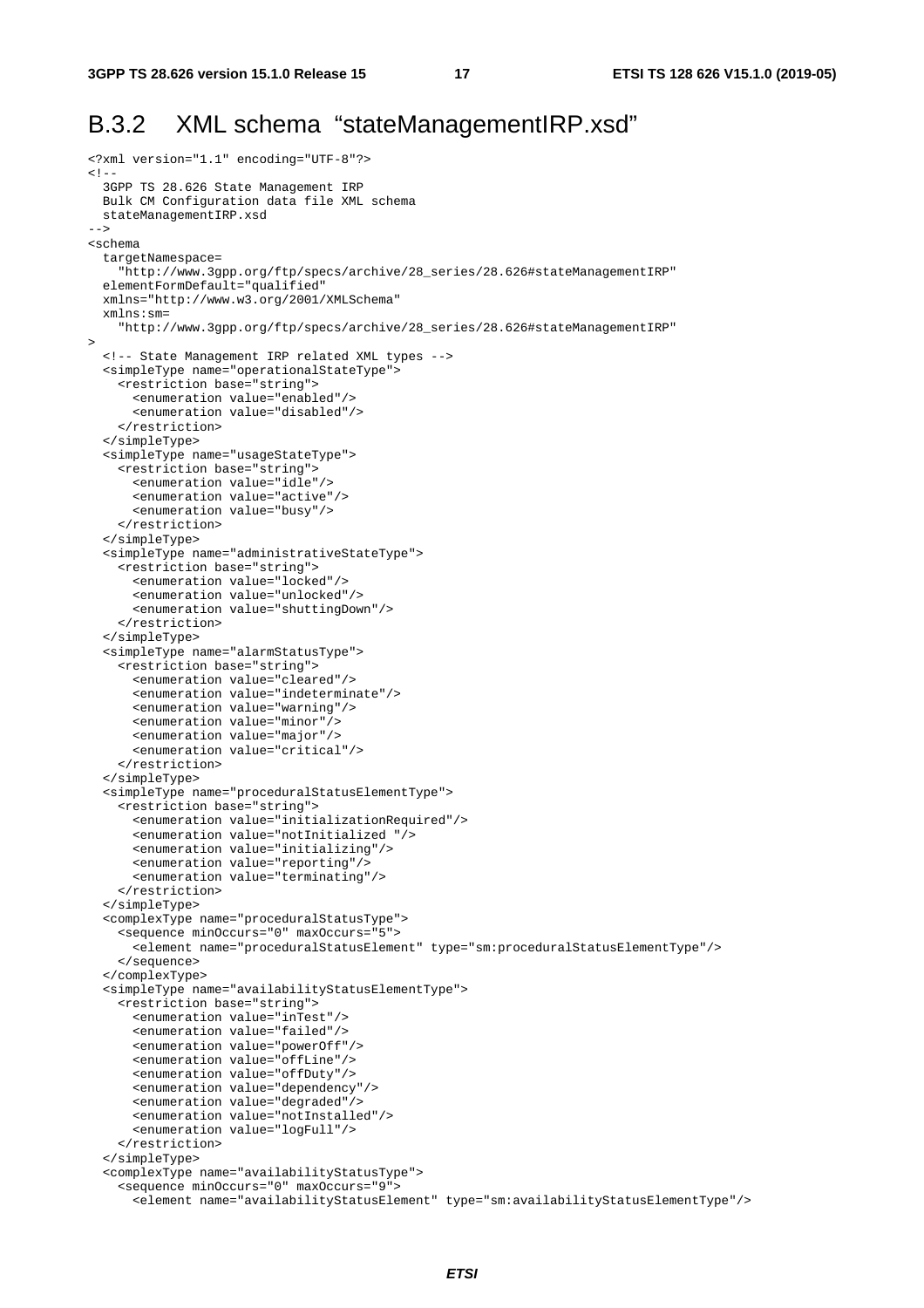```
 </sequence> 
   </complexType> 
  <simpleType name="controlStatusElementType"> 
     <restriction base="string"> 
       <enumeration value="subjectToTest"/> 
       <enumeration value="partOfServicesLocked"/> 
       <enumeration value="reservedForTest"/> 
       <enumeration value="suspended"/> 
     </restriction> 
   </simpleType> 
   <complexType name="controlStatusType"> 
     <sequence minOccurs="0" maxOccurs="4"> 
       <element name="controlStatusElement" type="sm:controlStatusElementType"/> 
     </sequence> 
   </complexType> 
   <simpleType name="standbyStatusType"> 
     <restriction base="string"> 
       <enumeration value="hotStandby"/> 
       <enumeration value="coldStandby"/> 
       <enumeration value="providingService"/> 
     </restriction> 
   </simpleType> 
   <simpleType name="unknownStatusType"> 
    <restriction base="boolean"> 
       <pattern value="true"/> 
       <pattern value="false"/> 
     </restriction> 
   </simpleType> 
  <element name="operationalState" type="sm:operationalStateType"/> 
  <element name="usageState" type="sm:usageStateType"/> 
   <element name="administrativeState" type="sm:administrativeStateType"/> 
   <element name="alarmStatus" type="sm:alarmStatusType"/> 
   <element name="proceduralStatus" type="sm:proceduralStatusType"/> 
  <element name="availabilityStatus" type="sm:availabilityStatusType"/> 
 <element name="controlStatus" type="sm:controlStatusType"/> 
 <element name="standbyStatus" type="sm:standbyStatusType"/> 
 <element name="unknownStatus" type="sm:unknownStatusType"/> 
</schema>
```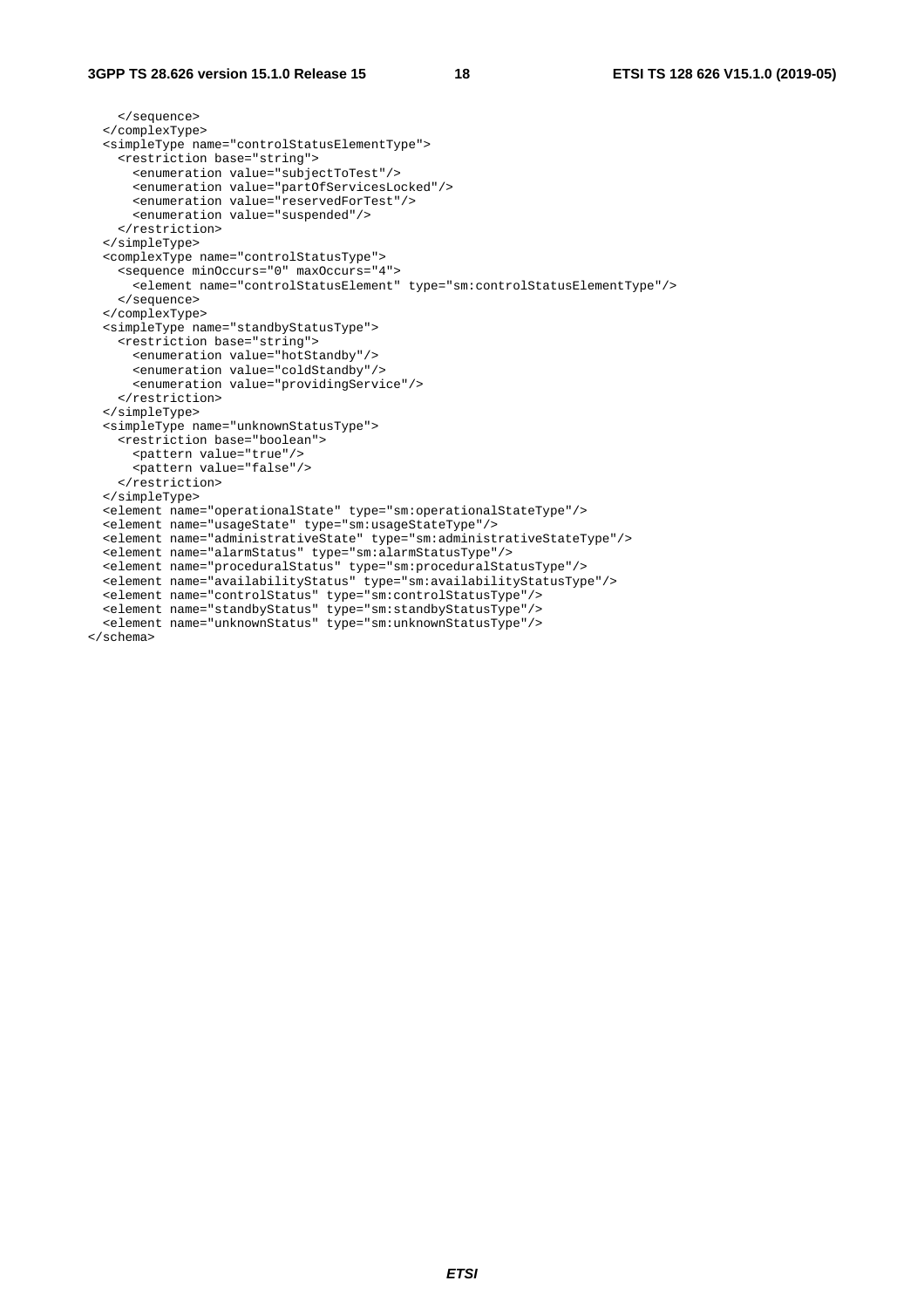## Annex C (normative): JSON definitions

## C.1 General

This annex specifies the JSON file format definition for the NRM whose semantics is specified in State Management Data Definition IRP: Information Service (IS) (3GPP TS 28.625 [2]).

## C.2 Architectural features

#### C.2.1 Introduction

The overall architectural feature of State Management IRP is specified in 3GPP TS 28.625 [2].

This clause specifies features that are specific to the JSON Schema definitions.

#### C.2.2 Syntax for Distinguished Names

The syntax of a Distinguished Name is defined in 3GPP TS 32.300 [5].

## C.3 Mapping

### C.3.1 Attributes mapping

Mapping from the attributes of IOCs defined in the information model to SS equivalent definitions are listed in the following table.

| <b>Object Attributes</b> | <b>JSON definitions' Name</b> | <b>JSON Type</b>    |
|--------------------------|-------------------------------|---------------------|
| operationalState         | operationalState              | OperationalState    |
| usageState               | usageState                    | UsageState          |
| administrativeState      | administrativeState           | AdministrativeState |
| alarmStatus              | alarmStatus                   | AlarmStatus         |
| proceduralStatus         | proceduralStatus              | ProceduralStatus    |
| availabilityStatus       | availabilityStatus            | AvailabilityStatus  |
| controlStatus            | controlStatus                 | ControlStatus       |
| standbyStatus            | standbyStatus                 | StandbyStatus       |
| unknownStatus            | unknownStatus                 | UnknownStatus       |

## C.4 Solution Set (SS) definitions

#### C.4.1 JSON definition structure

JSON is used as resource representations format carried in the HTTP request and HTTP response message bodies. The properties (key-value pairs) on an object are defined using the properties keyword.

The definition of the JSON resource object complies with the generic rules defined in 3GPP TS 32.158 [14].

#### C.4.2 Graphical representation

{

The graphical representation is not present in the current version of the present document.

### C.4.3 JSON schema "stateManagementNrm.json"

 "\$schema": "http://json-schema.org/draft-05/schema#", "id": "http://3gpp.org/28626/stateManagementNrm.json",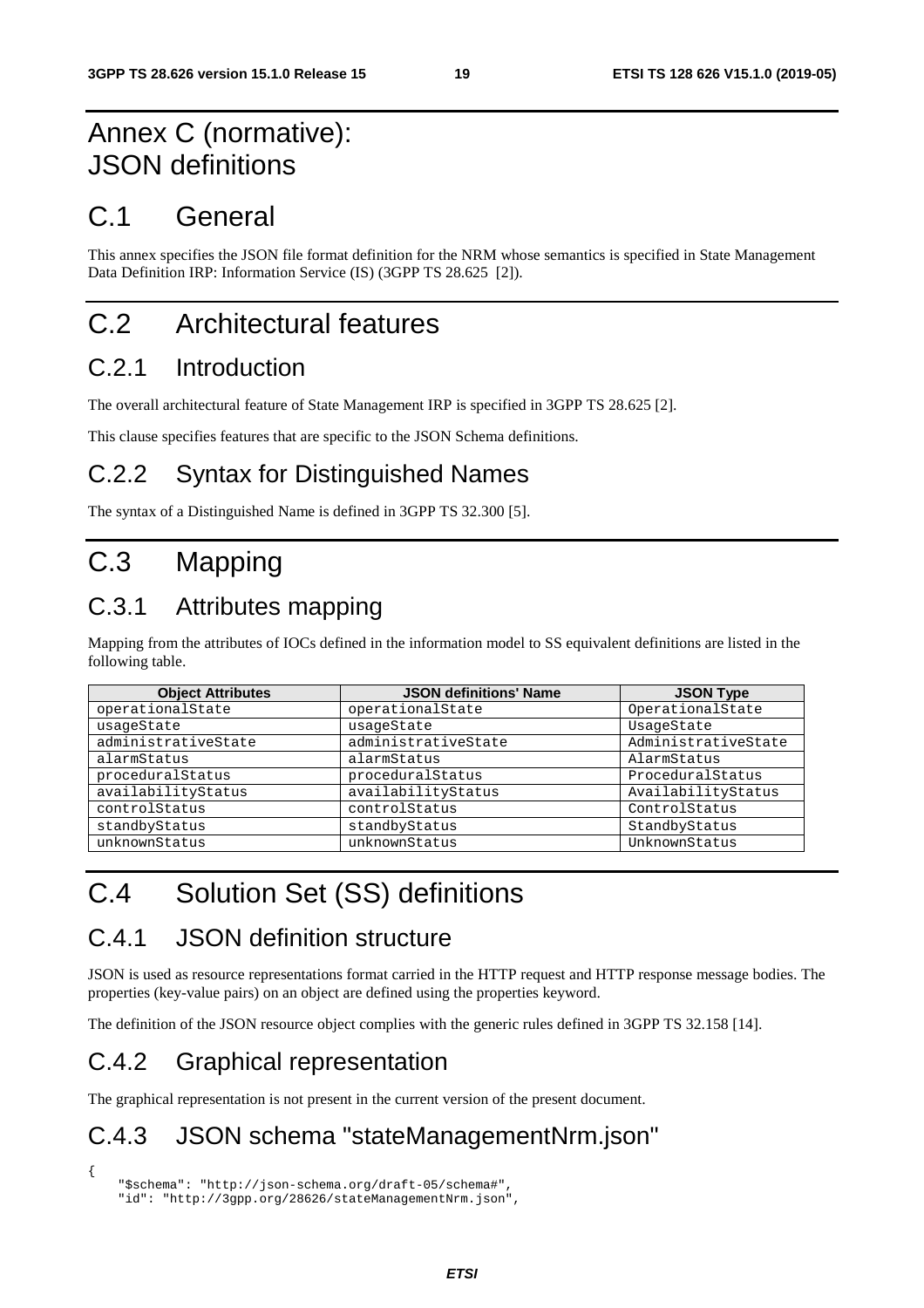```
 "description": "JSON based solution set definitions for State Management NRM", 
     "definitions": { 
       "AdministrativeState": { 
        "enum": ["Locked", "Unlocked", "ShuttingDown"] 
       }, 
 "OperationalState": { 
 "enum": ["Enabled", "Disabled"] 
\},
 "AvailabilityStatus": { 
 "enum": ["InTest", "Failed", "PowerOff", "OffLine", "OffDuty", "Dependency", "Degraded", 
"NotInstalled", "LogFull"] 
\},
       "UsageState": { 
         "enum": ["Idle", "Active", "Busy"] 
       }, 
       "AlarmStatus": { 
         "enum": ["Cleared", "Indeterminate", "Warning", "Minor", "Major", "Critical"] 
       }, 
       "ProceduralStatus": { 
        "enum": ["InitialisationRequired", "NotInitialised", "Initialising", "Reporting", 
"Terminating"] 
       }, 
       "ControlStatus": { 
         "enum": ["SubjectToTest", "PartOfServicesLocked", "ReservedForTest", "Suspended"] 
       }, 
       "StandbyStatus": { 
        "enum": ["HotStandby", "ColdStandby", "ProvidingService"] 
       }, 
       "UnknownStatus": { 
         "enum": ["True", "False"] 
      } 
    } 
 }
```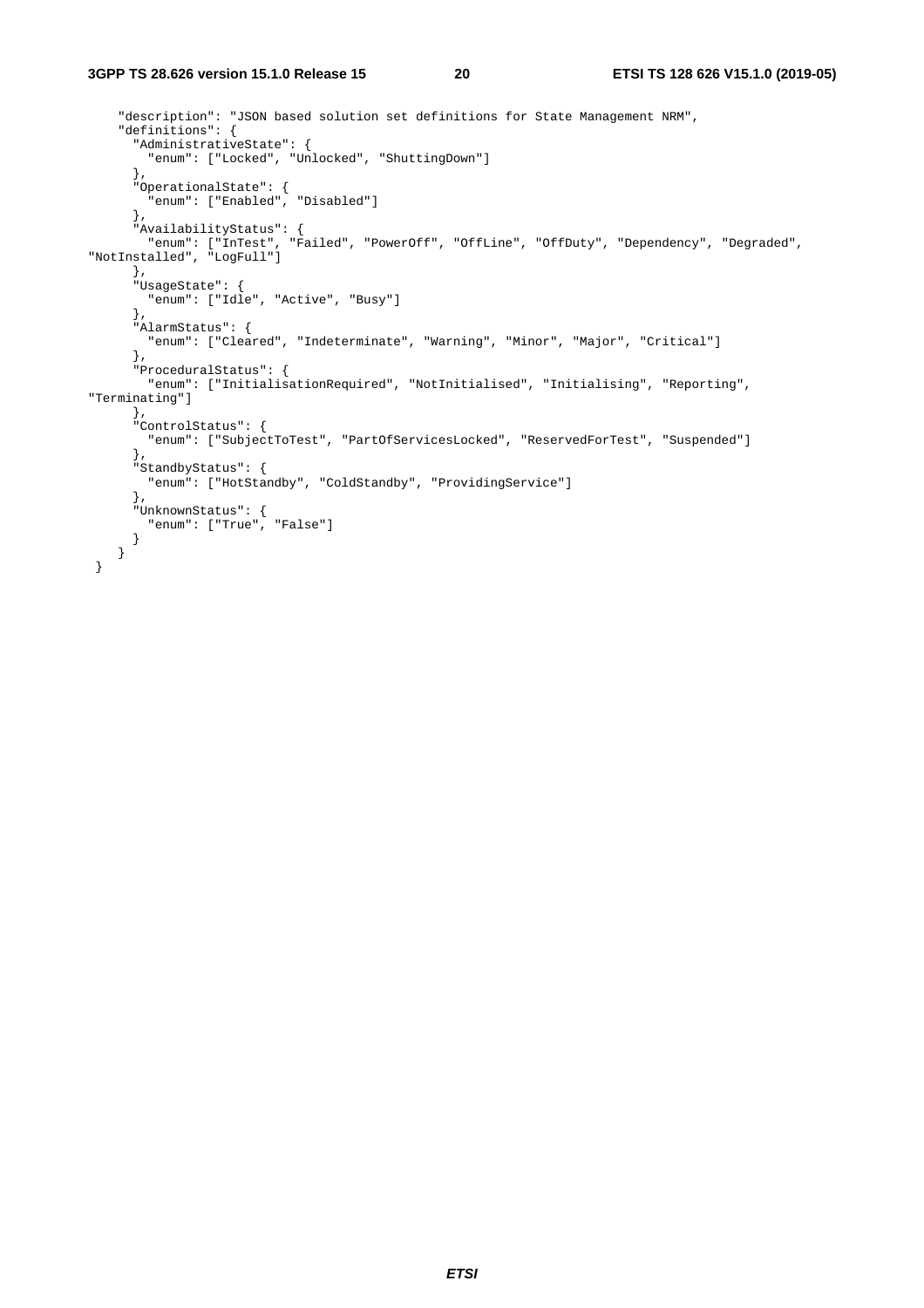## Annex D (Informative): Change history

| <b>Change history</b> |              |                        |  |  |                                                                                   |       |                   |
|-----------------------|--------------|------------------------|--|--|-----------------------------------------------------------------------------------|-------|-------------------|
| <b>Date</b>           | <b>ITSG#</b> | <b>TSG Doc. CR Rev</b> |  |  | Subject/Comment                                                                   | l Old | <b>New</b>        |
| 2014-06               | SA#64        | SP-140332 001          |  |  | upgrade XSD                                                                       |       | 11.0.0 111.1.0    |
|                       |              | ISP-140358 I002        |  |  | remove the feature support statements                                             |       |                   |
| 2014-09               | SA#65        | SP-140560 003          |  |  | Update the link from Solution Set to Information Service due to the 11.1.0 12.0.0 |       |                   |
|                       |              |                        |  |  | lend of Release 12                                                                |       |                   |
| 2016-01               | <b>SA#70</b> |                        |  |  | Upgrade to Rel-13(MCC)                                                            |       | $12.0.0$   13.0.0 |

| <b>Change history</b> |                          |             |            |                |  |                                                                         |                              |
|-----------------------|--------------------------|-------------|------------|----------------|--|-------------------------------------------------------------------------|------------------------------|
| <b>Date</b>           | <b>Meeting</b>           | <b>TDoc</b> | <b>ICR</b> | <b>Rev Cat</b> |  | Subject/Comment                                                         | <b>New</b><br><i>version</i> |
| 2016-06               | SA#72                    | SP-160407   | 0004       |                |  | Update the link from IRP Solution Set to IRP Information Service        | 13.1.0                       |
| 2017-03               | SA#75                    |             |            |                |  | Promotion to Release 14 without technical change                        | 14.0.0                       |
| 2017-06               | SA#76                    | SP-170514   | 0005       |                |  | Update link from IRP SS to IS                                           | 14.1.0                       |
| 2018-06               | $\overline{\phantom{0}}$ |             |            |                |  | Update to Rel-15 version (MCC)                                          | 15.0.0                       |
| 2019-03               | -                        |             | 0007       |                |  | Update State management data definition Solution Set to support<br>JSON | 15.1.0                       |